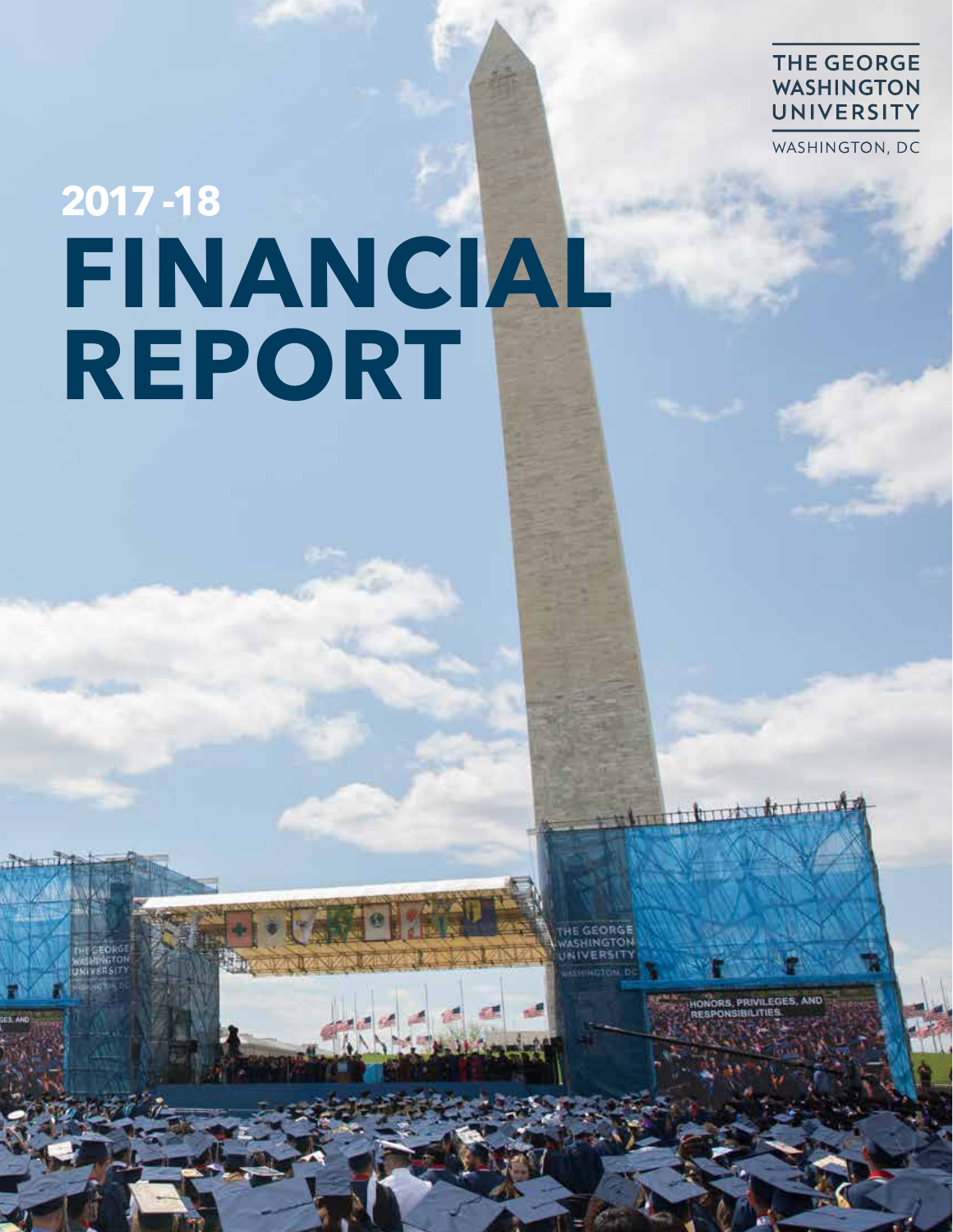## *REPORT OF INDEPENDENT AUDITORS*

#### **To the Board of Trustees of The George Washington University:**

We have audited the accompanying consolidated financial statements of The George Washington University and its subsidiaries (the University), which comprise the consolidated statements of financial position as of June 30, 2018 and 2017, and the related consolidated statements of unrestricted activities, consolidated statement of activities, and consolidated statements of cash flows for the years then ended.

#### **Management's Responsibility for the Consolidated Financial Statements**

Management is responsible for the preparation and fair presentation of the consolidated financial statements in accordance with accounting principles generally accepted in the United States of America; this includes the design, implementation, and maintenance of internal control relevant to the preparation and fair presentation of consolidated financial statements that are free from material misstatement, whether due to fraud or error.

#### **Auditors' Responsibility**

Our responsibility is to express an opinion on the consolidated financial statements based on our audits. We conducted our audits in accordance with auditing standards generally accepted in the United States of America. Those standards require that we plan and perform the audit to obtain reasonable assurance about whether the consolidated financial statements are free from material misstatement.

An audit involves performing procedures to obtain audit evidence about the amounts and disclosures in the consolidated financial statements. The procedures selected depend on our judgment, including the assessment of the risks of material misstatement of the consolidated financial statements, whether due to fraud or error. In making those risk assessments, we consider internal control relevant to the University's preparation and fair presentation of the consolidated financial statements in order to design audit procedures that are appropriate in the circumstances, but not for the purpose of expressing an opinion on the effectiveness of the University's internal control. Accordingly, we express no such opinion. An audit also includes evaluating the appropriateness of accounting policies used and the reasonableness of significant accounting estimates made by management, as well as evaluating the overall presentation of the consolidated financial statements. We believe that the audit evidence we have obtained is sufficient and appropriate to provide a basis for our audit opinion.

#### **Opinion**

In our opinion, the consolidated financial statements referred to above present fairly, in all material respects, the financial position of The George Washington University and its subsidiaries as of June 30, 2018 and 2017, and the changes of their net assets and their cash flows for the years then ended in accordance with accounting principles generally accepted in the United States of America.

Pricewaterhouse Joseph LLP

September 18, 2018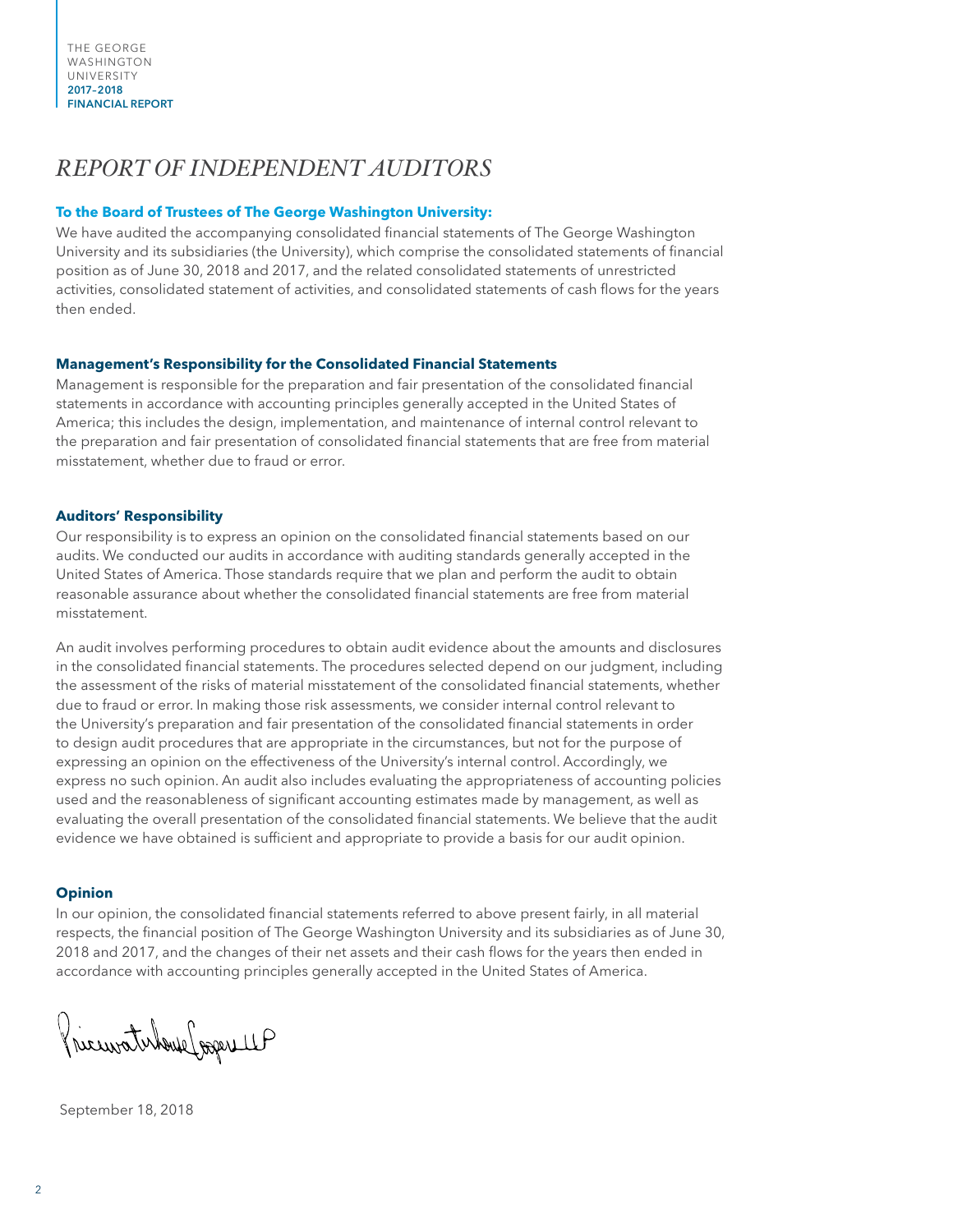# CONSOLIDATED STATEMENTS OF FINANCIAL POSITION

#### As of June 30, 2018 and 2017 *(in thousands)*

|                                         | 2018          | 2017          |
|-----------------------------------------|---------------|---------------|
| <b>ASSETS</b>                           |               |               |
| Cash and cash equivalents               | 122,808<br>\$ | \$<br>243,149 |
| Short-term investments                  | 290,092       | 75,054        |
| Accounts receivable, net                | 78,452        | 74,082        |
| Pledges receivable, net                 | 47,371        | 56,446        |
| Investments                             | 2,253,953     | 2,165,852     |
| Loans and notes receivable, net         | 48,251        | 35,649        |
| Property, plant, and equipment, net     | 1,708,079     | 1,712,115     |
| Other assets                            | 18,625        | 21,633        |
| <b>Total assets</b>                     | \$4,567,631   | \$4,383,980   |
| <b>LIABILITIES</b>                      |               |               |
| Accounts payable and accrued expenses   | 198,173<br>\$ | \$<br>185,875 |
| Deferred revenue:                       |               |               |
| Tuition and other deposits              | 64,697        | 67,416        |
| Grants and contracts payments           | 24,050        | 17,138        |
| Bonds and notes payable, net            | 1,855,973     | 1,761,945     |
| Funds advanced for student loans        | 29,621        | 29,761        |
| <b>Total liabilities</b>                | 2,172,514     | 2,062,135     |
| <b>NET ASSETS</b>                       |               |               |
| Unrestricted net assets:                |               |               |
| Unrestricted operating (deficit)        | (33, 881)     | (31,659)      |
| Unrestricted capital and investing      | 1,714,570     | 1,609,371     |
| Total unrestricted                      | 1,680,689     | 1,577,712     |
| Temporarily restricted                  | 427,847       | 464,887       |
| Permanently restricted                  | 286,581       | 279,246       |
| <b>Total net assets</b>                 | 2,395,117     | 2,321,845     |
| <b>Total liabilities and net assets</b> | \$4,567,631   | \$4,383,980   |

*The accompanying notes are an integral part of these consolidated financial statements.*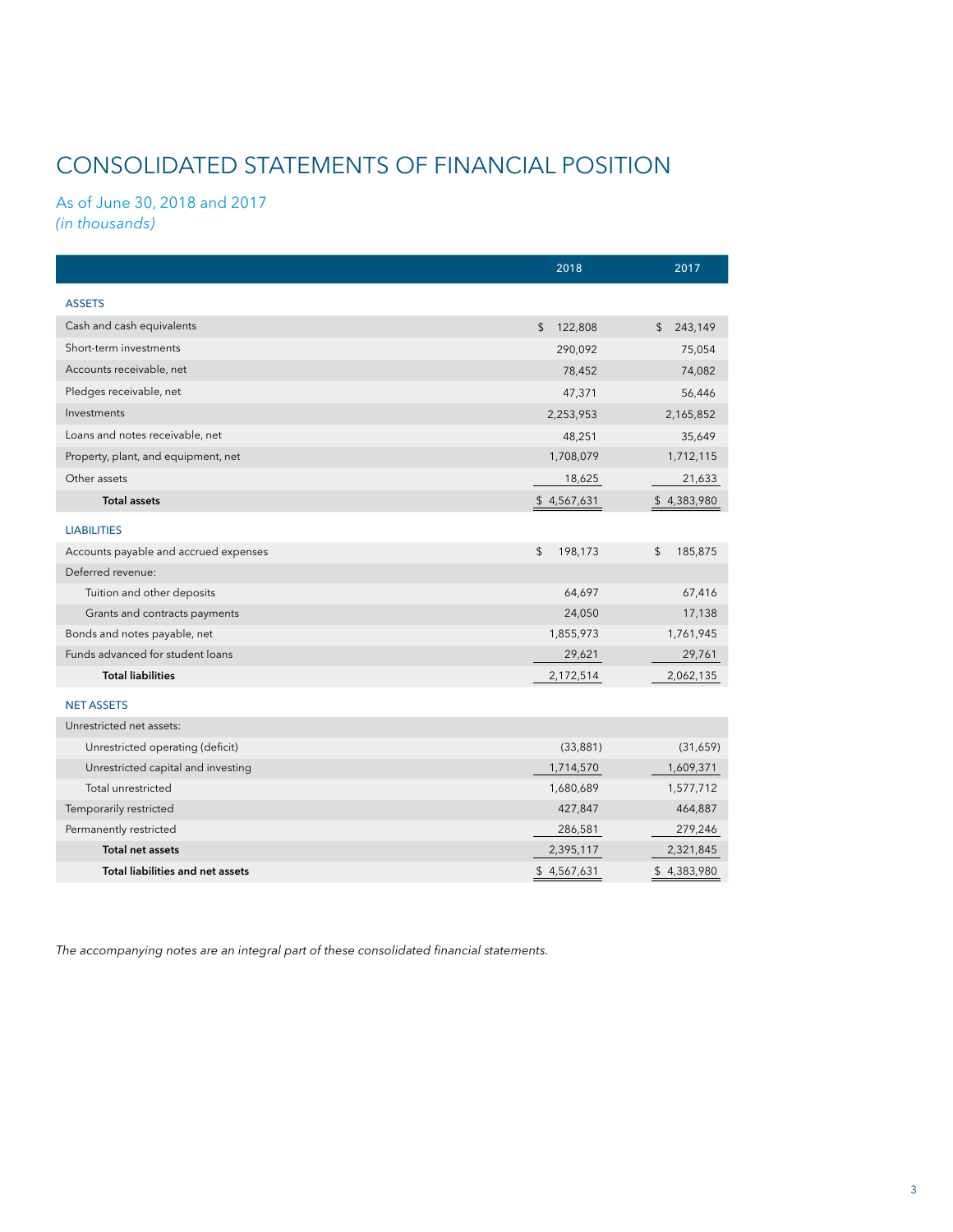# CONSOLIDATED STATEMENTS OF UNRESTRICTED ACTIVITIES

Years Ended June 30, 2018 and 2017

*(in thousands)*

|                                                   |                          | 2018                         |                     |  |
|---------------------------------------------------|--------------------------|------------------------------|---------------------|--|
|                                                   |                          |                              | <b>Total</b>        |  |
|                                                   | Operating                | <b>Capital and Investing</b> | Unrestricted        |  |
| <b>REVENUE</b>                                    |                          |                              |                     |  |
| Student tuition and fees                          | 1,067,678<br>\$          | $\sqrt{2}$                   | 1,067,678<br>\$     |  |
| Less: University funded scholarships              | (317,030)                |                              | (317,030)           |  |
| Net student tuition and fees                      | 750,648                  |                              | 750,648             |  |
| Grants and contracts                              |                          |                              |                     |  |
| Program funds                                     | 170,326                  |                              | 170,326             |  |
| Indirect cost recoveries                          | 31,362                   | $\sim$                       | 31,362              |  |
| Investment income, net                            | 18,454                   | 19,286                       | 37,740              |  |
| Investment real property rents and appreciation   | $\sim$                   | 128,704                      | 128,704             |  |
| Change in value of split-interest agreements      | $\overline{\phantom{a}}$ | $\overline{2}$               | $\overline{2}$      |  |
| Auxiliary enterprises                             | 118,733                  | $\sim$                       | 118,733             |  |
| Contributions, net                                | 20,160                   | 901                          | 21,061              |  |
| Net assets released from restrictions             | 17,852                   | 58,584                       | 76,436              |  |
| Medical education agreements                      | 64,814                   | 40                           | 64,854              |  |
| Other income                                      | 28,796                   | 2,669                        | 31,465              |  |
| Total revenue                                     | 1,221,145                | 210,186                      | 1,431,331           |  |
| <b>EXPENSES</b>                                   |                          |                              |                     |  |
| Salaries and wages                                | 576,590                  |                              | 576,590             |  |
| Fringe benefits                                   | 125,363                  | $\sim$                       | 125,363             |  |
| Purchased services                                | 252,304                  | 550                          | 252,854             |  |
| Supplies                                          | 15,522                   | 88                           | 15,610              |  |
|                                                   | 10,551                   | 3,554                        | 14,105              |  |
| Equipment<br>Bad debt                             | 3,610                    |                              | 3,610               |  |
|                                                   | 48,639                   | $\overline{a}$<br>89,888     | 138,527             |  |
| Occupancy                                         |                          | 35,969                       | 35,969              |  |
| Investment real property expense                  |                          |                              |                     |  |
| Scholarships and fellowships                      | 16,941                   |                              | 16,941              |  |
| Communications                                    | 4,064                    |                              | 4,064               |  |
| Travel and training                               | 26,918                   | $\overline{2}$               | 26,920              |  |
| Interest                                          | $\sim$                   | 62,329                       | 62,329              |  |
| Debt extinguishment costs                         |                          | 14,042                       | 14,042              |  |
| Other<br><b>Total expenses</b>                    | 38,362<br>1,118,864      | 2,661<br>209,083             | 41,023<br>1,327,947 |  |
|                                                   |                          |                              |                     |  |
| OTHER INCREASES (DECREASES) IN NET ASSETS         |                          |                              |                     |  |
| Debt service and mandatory purposes               | (99, 598)                | 99,598                       | $\sim 100$          |  |
| Endowment support                                 | 76,861                   | (78, 781)                    | (1,920)             |  |
| Capital expenditures                              | (10, 545)                | 10,545                       | $\sim$ $-$          |  |
| Postretirement related changes                    |                          | (1,704)                      | (1,704)             |  |
| Support/investment                                | (71, 221)                | 74,438                       | 3,217               |  |
| Total other changes in net assets                 | (104, 503)               | 104,096                      | (407)               |  |
| INCREASE (DECREASE) IN NET ASSETS                 |                          |                              |                     |  |
|                                                   |                          | 105,199                      | 102,977             |  |
| NET ASSETS (DEFICIT) AT THE BEGINNING OF THE YEAR | (2, 222)<br>(31,659)     | 1,609,371                    | 1,577,712           |  |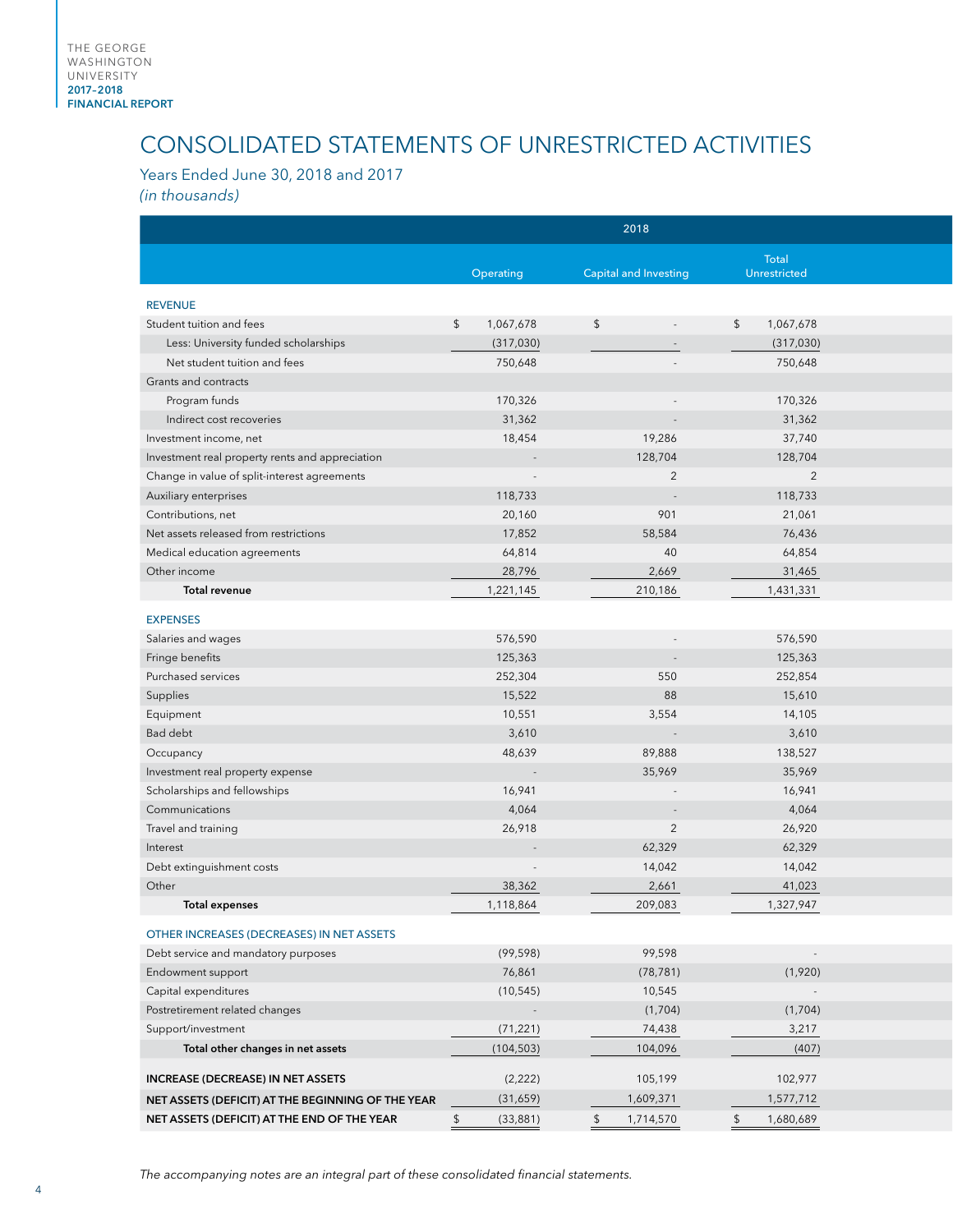|                                                                                     | 2017                       |                                                       |
|-------------------------------------------------------------------------------------|----------------------------|-------------------------------------------------------|
| Total<br>Unrestricted                                                               | Capital and Investing      | Operating                                             |
|                                                                                     |                            |                                                       |
| $\frac{1}{2}$<br>and the state of the                                               | $\frac{1}{2}$              | \$ 1,019,581                                          |
| $\sim$                                                                              |                            | (289, 744)                                            |
| $\sim$                                                                              |                            | 729,837                                               |
| $\sim$                                                                              |                            | 161,924                                               |
| $\mathcal{L}^{\text{max}}_{\text{max}}$ and $\mathcal{L}^{\text{max}}_{\text{max}}$ |                            | 29,323                                                |
| 81,384                                                                              |                            | 15,866                                                |
| 112,683                                                                             |                            | $\mathcal{L}^{\text{max}}_{\text{max}}$               |
| 6                                                                                   |                            | <b>Contract Service</b>                               |
| <u> Angel</u>                                                                       |                            | 116,102                                               |
| 2,139                                                                               |                            | 16,350                                                |
| 45,280                                                                              |                            | 14,405                                                |
| 33                                                                                  |                            | 63,759                                                |
| 2,591                                                                               |                            | 35,879                                                |
| 244,116                                                                             |                            | 1,183,445                                             |
|                                                                                     |                            |                                                       |
| $\sim$                                                                              |                            | 556,998                                               |
| $\sim 10^{-1}$                                                                      |                            | 119,866                                               |
| 537                                                                                 |                            | 232,912                                               |
| 110                                                                                 |                            | 14,235                                                |
| 6,451                                                                               |                            | 9,788                                                 |
| $\mathcal{L}^{\text{max}}_{\text{max}}$                                             |                            | 1,731                                                 |
| 84,787                                                                              |                            | 47,066                                                |
| 34,397                                                                              |                            | $\mathcal{L}_{\rm{max}}$ and $\mathcal{L}_{\rm{max}}$ |
| $\mathcal{L}^{\text{max}}_{\text{max}}$ and $\mathcal{L}^{\text{max}}_{\text{max}}$ |                            | 16,311                                                |
| $\sim$ $\sim$                                                                       |                            | 4,312                                                 |
| $\mathcal{L}(\mathcal{A})$ and $\mathcal{A}(\mathcal{A})$                           |                            | 25,856                                                |
| 60,147                                                                              |                            | <b>TELEPHONE</b>                                      |
| 23,154                                                                              |                            | $\sim 10^{11}$ m $^{-1}$                              |
| 3,107<br>212,690                                                                    |                            | 35,133<br>1,064,208                                   |
|                                                                                     |                            |                                                       |
| 103,185                                                                             |                            | (103, 185)                                            |
| (77, 672)                                                                           |                            | 75,129                                                |
| 13,480                                                                              |                            | (13, 480)                                             |
| 14,600                                                                              |                            | $\sim$                                                |
| 79,199                                                                              |                            | (79, 534)                                             |
| 132,792                                                                             |                            | (121,070)                                             |
| 164,218                                                                             |                            | (1,833)                                               |
| 1,445,153                                                                           |                            | (29, 826)                                             |
| \$ 1,577,712                                                                        | 1,609,371<br>$\frac{1}{2}$ | $\sqrt[6]{\frac{1}{2}}$<br>(31,659)                   |
|                                                                                     |                            |                                                       |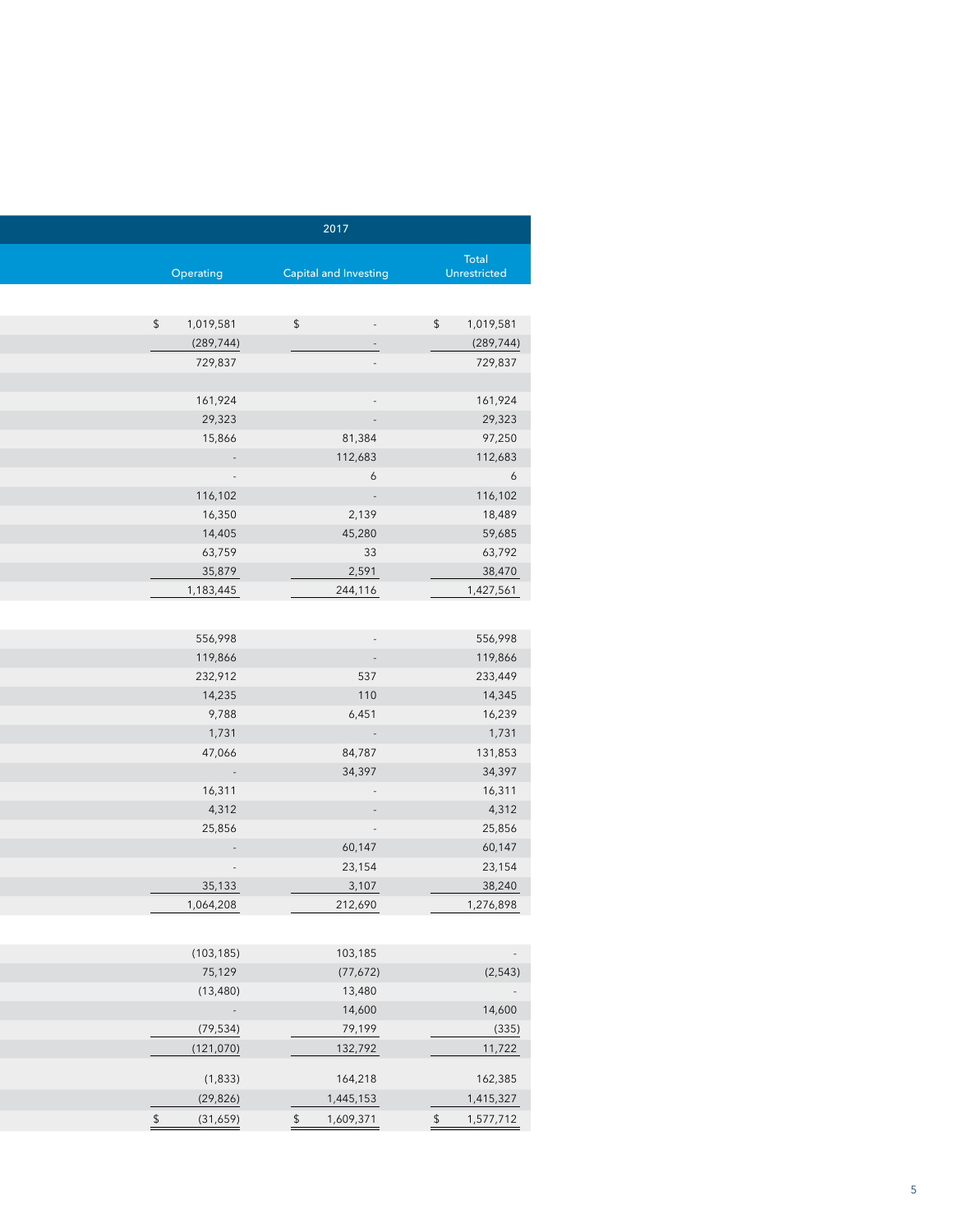# CONSOLIDATED STATEMENTS OF ACTIVITIES

Years Ended June 30, 2018 and 2017 *(in thousands)*

|                                                 | 2018                  |                           |                           |             |  |
|-------------------------------------------------|-----------------------|---------------------------|---------------------------|-------------|--|
|                                                 | Total<br>Unrestricted | Temporarily<br>Restricted | Permanently<br>Restricted | Total       |  |
| <b>REVENUE</b>                                  |                       |                           |                           |             |  |
| Student tuition and fees                        | \$1,067,678           | \$                        | \$                        | \$1,067,678 |  |
| Less: University funded scholarships            | (317,030)             |                           | $\sim$                    | (317,030)   |  |
| Net student tuition and fees                    | 750,648               |                           |                           | 750,648     |  |
| Grants and contracts                            |                       |                           |                           |             |  |
| Program funds                                   | 170,326               |                           |                           | 170,326     |  |
| Indirect cost recoveries                        | 31,362                |                           | $\sim$                    | 31,362      |  |
| Investment income, net                          | 37,740                | 26,121                    | $\sim$                    | 63,861      |  |
| Investment real property rents and appreciation | 128,704               | $\sim$                    | $\sim$                    | 128,704     |  |
| Change in value of split-interest agreements    | $\overline{2}$        | 990                       | 1,018                     | 2,010       |  |
| Auxiliary enterprises                           | 118,733               | $\sim$                    | $\sim$                    | 118,733     |  |
| Contributions, net                              | 21,061                | 15,756                    | 4,123                     | 40,940      |  |
| Net assets released from restrictions           | 76,436                | (76, 667)                 | 231                       | $\sim$      |  |
| Medical education agreements                    | 64,854                |                           | $\sim$                    | 64,854      |  |
| Other income                                    | 31,465                | $\sim$                    | 20                        | 31,485      |  |
| Total revenue                                   | 1,431,331             | (33,800)                  | 5,392                     | 1,402,923   |  |
|                                                 |                       |                           |                           |             |  |
| <b>EXPENSES</b>                                 |                       |                           |                           |             |  |
| Salaries and wages                              | 576,590               |                           | $\sim$                    | 576,590     |  |
| Fringe benefits                                 | 125,363               |                           |                           | 125,363     |  |
| Purchased services                              | 252,854               |                           |                           | 252,854     |  |
| Supplies                                        | 15,610                |                           |                           | 15,610      |  |
| Equipment                                       | 14,105                |                           | $\sim$                    | 14,105      |  |
| Bad debt                                        | 3,610                 |                           | $\sim$                    | 3,610       |  |
| Occupancy                                       | 138,527               |                           | $\sim$                    | 138,527     |  |
| Investment real property expense                | 35,969                | $\sim$                    | $\sim$                    | 35,969      |  |
| Scholarships and fellowships                    | 16,941                |                           | $\overline{\phantom{a}}$  | 16,941      |  |
| Communications                                  | 4,064                 |                           | $\sim$                    | 4,064       |  |
| Travel and training                             | 26,920                |                           |                           | 26,920      |  |
| Interest                                        | 62,329                |                           |                           | 62,329      |  |
| Debt extinguishment costs                       | 14,042                |                           |                           | 14,042      |  |
| Other                                           | 41,023                |                           |                           | 41,023      |  |
| <b>Total expenses</b>                           | 1,327,947             |                           | $\sim$                    | 1,327,947   |  |
| OTHER INCREASES (DECREASES) IN NET ASSETS       |                       |                           |                           |             |  |
| Endowment support                               | (1,920)               | 882                       | 1,038                     | $\sim 100$  |  |
| Postretirement related changes                  | (1,704)               |                           | $\sim$                    | (1,704)     |  |
| Support/investment                              | 3,217                 | (4, 122)                  | 905                       | $\sim 100$  |  |
| Total other changes in net assets               | (407)                 | (3, 240)                  | 1,943                     | (1,704)     |  |
| INCREASE (DECREASE) IN NET ASSETS               | 102,977               | (37, 040)                 | 7,335                     | 73,272      |  |
| NET ASSETS AT THE BEGINNING OF THE YEAR         | 1,577,712             | 464,887                   | 279,246                   | 2,321,845   |  |
| NET ASSETS AT THE END OF THE YEAR               |                       | \$ 427,847                | \$286,581                 | \$2,395,117 |  |
|                                                 | \$1,680,689           |                           |                           |             |  |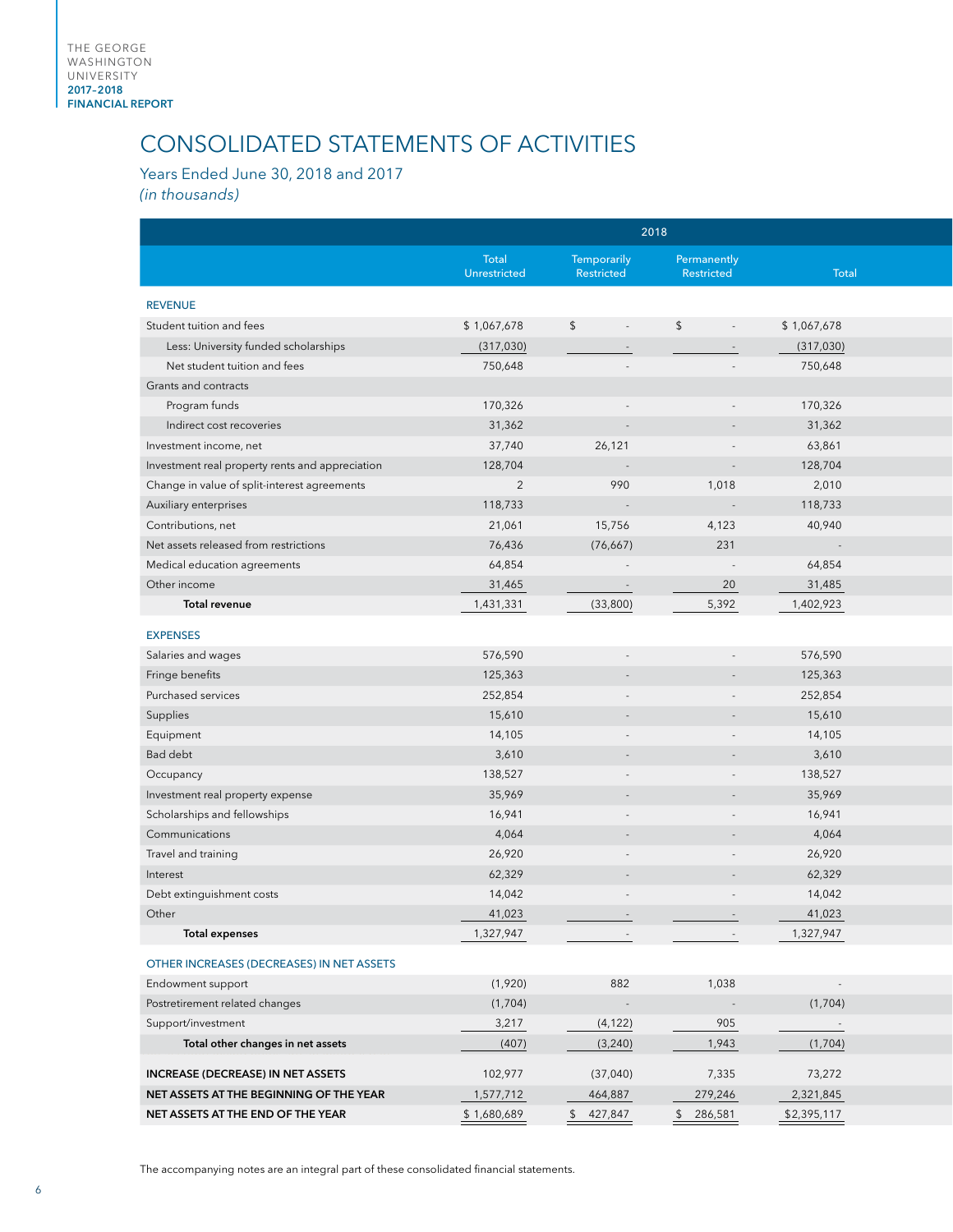|                                         |                                    | 2017                        |                   |
|-----------------------------------------|------------------------------------|-----------------------------|-------------------|
|                                         | Permanently                        | Temporarily                 | Total             |
| Total                                   | Restricted                         | Restricted                  | Unrestricted      |
|                                         |                                    |                             |                   |
| \$1,019,581                             | \$<br>$\sim$                       | $\sqrt{2}$<br>$\sim$ $-$    | \$1,019,581       |
| (289, 744)                              | $\sim$ $-$                         | $\sim$                      | (289, 744)        |
| 729,837                                 | $\sim$                             | $\sim$                      | 729,837           |
|                                         |                                    |                             |                   |
| 161,924                                 | $\sim$                             | $\sim$                      | 161,924           |
| 29,323                                  | $\overline{\phantom{a}}$           |                             | 29,323            |
| 152,744<br>112,683                      | $\overline{\phantom{a}}$<br>$\sim$ | 55,494<br>$\sim 10^{11}$ km | 97,250<br>112,683 |
| 3,027                                   | 1,378                              | 1,643                       | $6\overline{6}$   |
| 116,102                                 | $\sim$ $\pm$                       | $\sim 100$                  | 116,102           |
| 53,220                                  | 2,139                              | 32,592                      | 18,489            |
| $\mathcal{L}^{\text{max}}_{\text{max}}$ | 435                                | (60, 120)                   | 59,685            |
| 63,792                                  | $\sim$ $\sim$                      | $\sim 100$                  | 63,792            |
| 38,494                                  | 24                                 | <u> Alban S</u>             | 38,470            |
| 1,461,146                               | 3,976                              | 29,609                      | 1,427,561         |
|                                         |                                    |                             |                   |
| 556,998                                 | $\sim$                             | $\sim$                      | 556,998           |
| 119,866                                 | $\sim$                             | $\sim$                      | 119,866           |
| 233,449                                 | $\sim$                             | $\sim$                      | 233,449           |
| 14,345                                  | $\sim$                             |                             | 14,345            |
| 16,239                                  | $\sim$                             |                             | 16,239            |
| 1,731                                   | $\sim$                             |                             | 1,731             |
| 131,853                                 | $\sim$                             |                             | 131,853           |
| 34,397                                  | $\sim$                             |                             | 34,397            |
| 16,311<br>4,312                         | $\sim$<br>$\sim$                   |                             | 16,311<br>4,312   |
| 25,856                                  | $\sim$                             | $\sim$                      | 25,856            |
| 60,147                                  | $\sim$                             |                             | 60,147            |
| 23,154                                  | $\sim$                             |                             | 23,154            |
| 38,240                                  | $\sim$ $-$                         | $\sim$ $-$                  | 38,240            |
| 1,276,898                               | $\sim 100$                         | $\sim 100$                  | 1,276,898         |
|                                         |                                    |                             |                   |
| $\sim 100$                              | 2,468                              | 75                          | (2,543)           |
| 14,600                                  | $\sim$                             | $\sim$                      | 14,600            |
| $\mathcal{L}^{\mathcal{L}}$             | 1,847                              | (1, 512)                    | (335)             |
| 14,600                                  | 4,315                              | (1, 437)                    | 11,722            |
|                                         |                                    | 28,172                      | 162,385           |
|                                         |                                    |                             |                   |
| 198,848<br>2,122,997                    | 8,291<br>270,955                   | 436,715                     | 1,415,327         |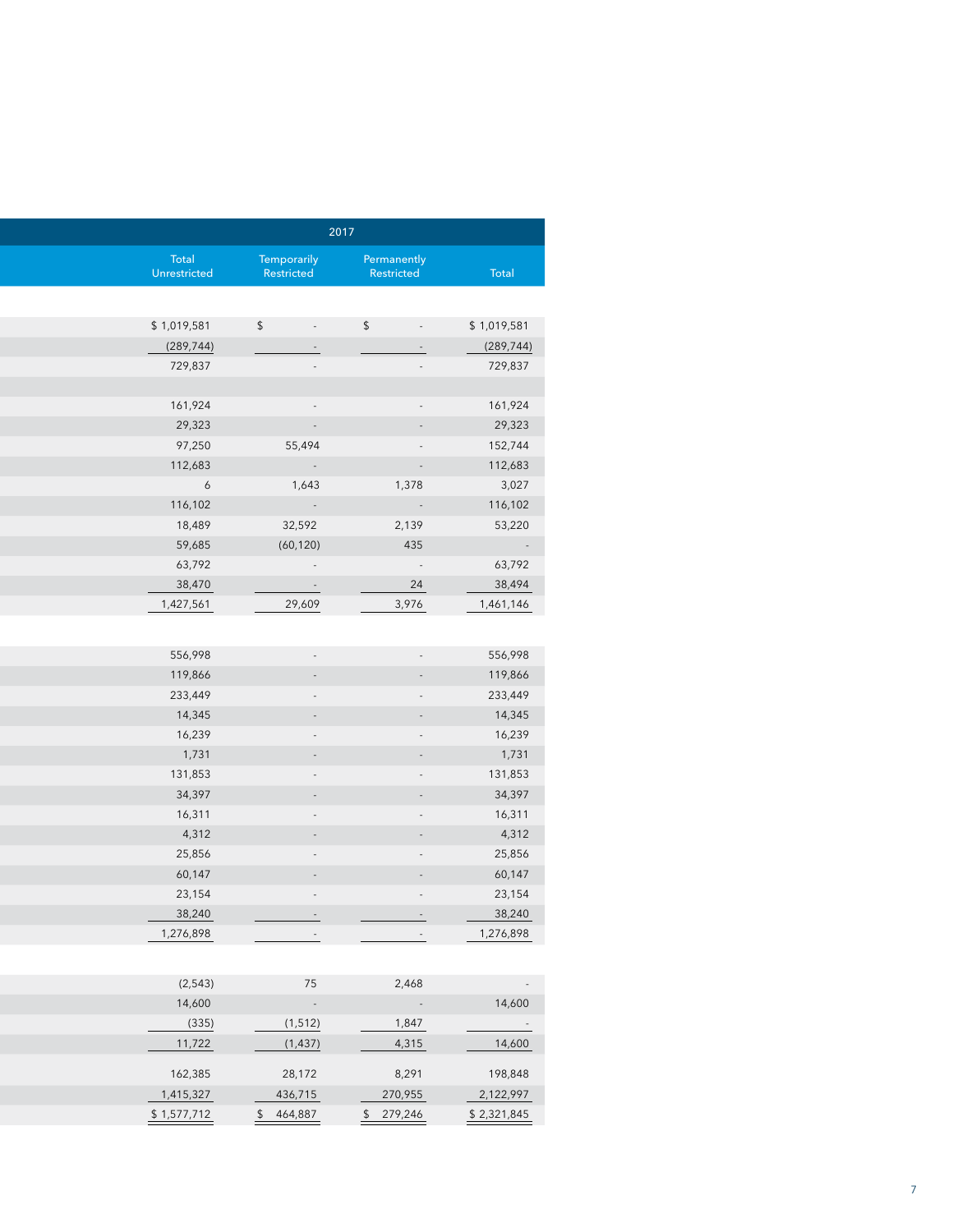#### MAI G CONSOLIDATED STATEMENTS OF CASH FLOWS

#### 2010–2014<br>2019–2019 Years Ended June 30, 2018 and 2017

#### *(in thousands)*

|                                                                                                | 2018          | 2017          |
|------------------------------------------------------------------------------------------------|---------------|---------------|
|                                                                                                |               |               |
| <b>CASH FLOWS FROM OPERATING ACTIVITIES</b>                                                    | \$<br>73,272  | \$<br>198,848 |
| Increase in net assets                                                                         |               |               |
| Adjustments to reconcile change in net assets to net cash<br>provided by operating activities: |               |               |
| Donated assets                                                                                 | (1,803)       | (4,204)       |
| Depreciation, amortization and accretion expenses                                              | 86,546        | 81,972        |
| Provision for bad debt                                                                         | 3,610         | 1,731         |
| Change in value of split-interest agreements                                                   | (2,010)       | (3,027)       |
| Net realized/unrealized (gain) on investments                                                  | (114, 641)    | (171, 652)    |
| Net (gain) on sale of property                                                                 | (4)           | (15, 210)     |
| Debt extinguishment costs                                                                      | 14,042        | 23,153        |
| (Increase) decrease in operating assets:                                                       |               |               |
| Accounts receivable                                                                            | (7,990)       | (14, 941)     |
| Pledges receivable                                                                             | 9,075         | 18,127        |
| Other assets                                                                                   | 3,011         | (3,935)       |
| Increase (decrease) in operating liabilities:                                                  |               |               |
| Accounts payable and accrued expenses                                                          | 6,521         | (20, 205)     |
| Tuition and other deposits                                                                     | (2,719)       | 17,634        |
| Grants and contracts deferred revenue                                                          | 6,912         | 2,492         |
| Contributions restricted for long-term investment                                              | (6, 222)      | (5,922)       |
| Net cash provided by operating activities                                                      | 67,600        | 104,861       |
| <b>CASH FLOWS FROM INVESTING ACTIVITIES</b>                                                    |               |               |
| Purchases of investments                                                                       | (393, 672)    | (228, 313)    |
| Proceeds from sales and maturity of investments                                                | 425,818       | 256,662       |
| Purchase of short-term investments                                                             |               |               |
|                                                                                                | (454, 112)    | (324, 402)    |
| Proceeds from sales and maturity of short-term investments                                     | 239,074       | 334,710       |
| Purchases and renovations of land and buildings                                                | (63, 456)     | (57, 338)     |
| Additions of furniture and equipment                                                           | (12,780)      | (14, 239)     |
| Net proceeds from sale of real property                                                        | 388           | 37,246        |
| (Increase) in other loans and notes receivable                                                 | (12,600)      | (41)          |
| Net cash provided by (used in) investing activities                                            | (271, 340)    | 4,285         |
| <b>CASH FLOWS FROM FINANCING ACTIVITIES</b>                                                    |               |               |
| Receipts from contributions restricted for long-term investment                                | 6,222         | 5,922         |
| Principal payments and refinancing of bonds and notes payable                                  | (168, 016)    | (9,696)       |
| Extinguishment of debt                                                                         | (530, 940)    | (200,000)     |
| Debt extinguishment costs                                                                      | (14, 042)     | (23, 153)     |
| Proceeds from borrowings and refinancing of bonds                                              | 795,000       | 250,000       |
| Payments of debt issuance costs                                                                | (3,888)       | (1,400)       |
| Principal payments on capital lease                                                            | (796)         | (3, 163)      |
| Refundable advances from the U.S. Government                                                   | (141)         | (127)         |
| Net cash provided by financing activities                                                      | 83,399        | 18,383        |
| NET (DECREASE) INCREASE IN CASH AND CASH EQUIVALENTS                                           | (120, 341)    | 127,529       |
| CASH AND CASH EQUIVALENTS AT THE BEGINNING OF THE YEAR                                         | 243,149       | 115,620       |
| CASH AND CASH EQUIVALENTS AT THE END OF THE YEAR                                               | \$<br>122,808 | \$<br>243,149 |
|                                                                                                |               |               |
| SUPPLEMENTAL DISCLOSURE OF CASH FLOW INFORMATION                                               |               |               |
| Cash paid during the year for interest, net of amounts capitalized                             | \$<br>70,530  | \$<br>71,858  |
| Income tax payments                                                                            | 46            | 290           |
| Assets and liabilities acquired under capital lease                                            | 625           | 610           |

The accompanying notes are an integral part of these consolidated financial statements.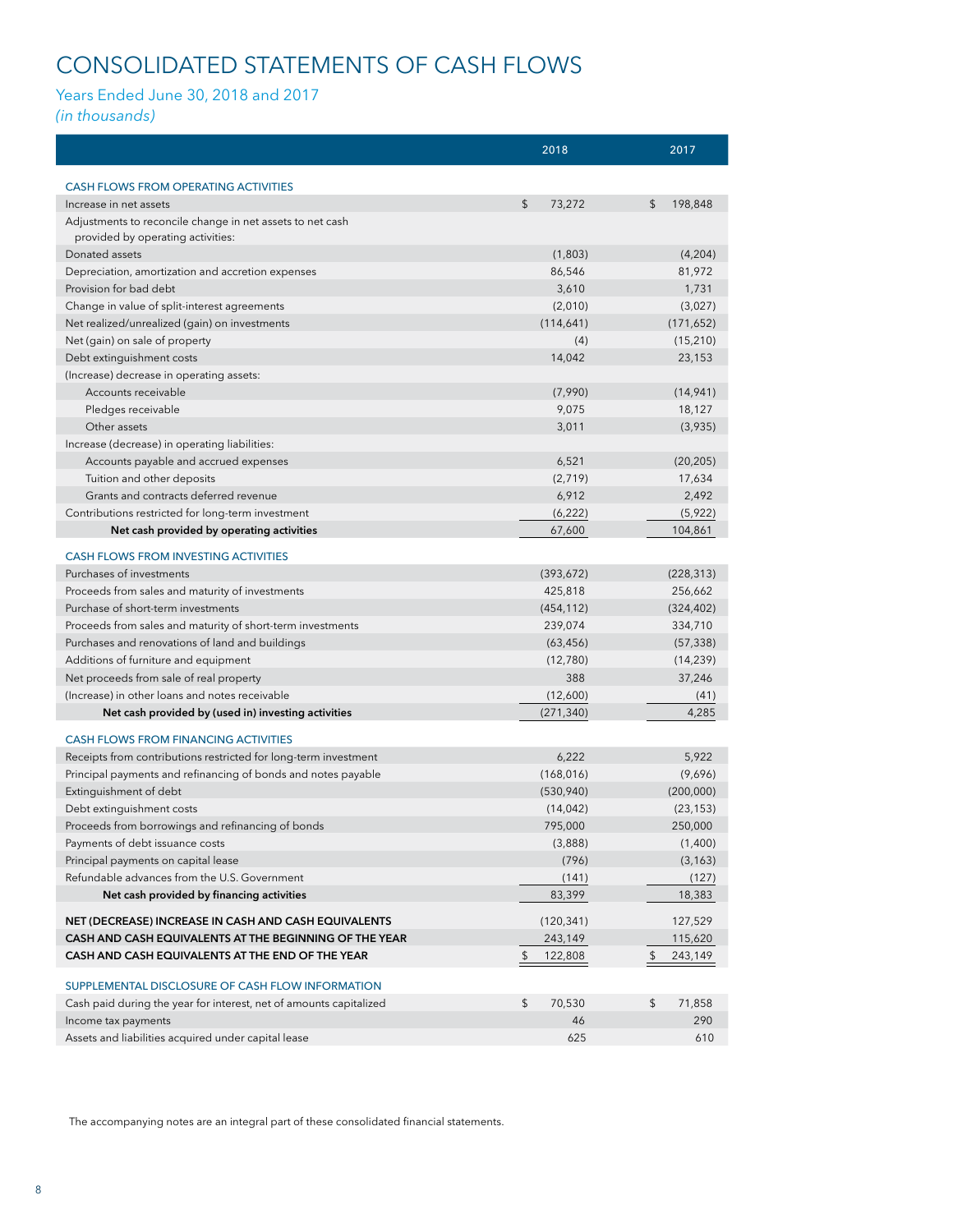# NOTES TO THE CONSOLIDATED FINANCIAL STATEMENTS

#### **NOTE 1 - THE UNIVERSITY**

The George Washington University (the University) is a private, not-for-profit institution of higher education based in Washington, D.C. The University provides education and training services, primarily for students at the undergraduate, graduate, and postdoctoral levels, and performs research, training, and other services under grants, contracts, and similar agreements with sponsoring organizations, primarily departments and agencies of the U.S. Government. The University's revenues are predominantly derived from student tuition, room, and other fees. The University is exempt from federal income taxes under Section 501(c) (3) of the Internal Revenue Code.

#### **NOTE 2 - SUMMARY OF SIGNIFICANT ACCOUNTING POLICIES**

#### **Basis of Presentation and Principles of Consolidation**

The consolidated financial statements have been prepared on the accrual basis of accounting in conformity with accounting principles generally accepted in the United States of America (GAAP) and reporting practices prescribed for not-for-profit entities. The consolidated financial statements include the accounts of the George Washington University and its wholly owned subsidiaries. Significant intercompany transactions and balances have been eliminated.

#### **Cash and Cash Equivalents**

Highly liquid financial instruments with original maturities at dates of purchase of three months or less are classified as cash equivalents and include U.S. Treasury securities, collateralized interest-bearing repurchase agreements carried at fair value, and other short-term, highly liquid investments carried at fair value. Cash and cash equivalents held by endowment fund investment managers are included in Investments. Purchases and sales of investment cash equivalents are netted for reporting on the Consolidated Statements of Cash Flows.

Aggregate cash and cash equivalent balances maintained at financial institutions exceed the amount guaranteed by federal agencies and therefore bear risk. The University has not experienced any loss due to this risk.

#### **Contributions**

Contributions, including unconditional promises to give, are recognized as revenues in the period received. Contributions received for capital projects, endowment funds, or student loans and contributions under split-interest agreements or perpetual trusts are reported as capital and investing unrestricted revenues, temporarily restricted revenues, or permanently restricted revenues according to donor-imposed restrictions. All other contributions are reported as operating revenues unless the donor has otherwise restricted the contributions. Conditional promises to give are not recognized until the conditions on which they depend are substantially met. Contributions of assets other than cash are recorded at their estimated fair value at the date of the gift. Promises to give with payments to be received after one year from the date of the financial statements are discounted at a risk-adjusted rate approximating the market rates for unsecured borrowing as required by fair value measurement accounting standards. Allowance is made for uncollectible contributions based upon management's judgment after analysis of the creditworthiness of the donors, past collection experience, and other relevant factors.

#### **Investments and Investment Income**

Investments include both endowment and non-endowment investments owned by the University and are further detailed in Note 5. Investment income (loss) is included in unrestricted revenues, temporarily restricted revenues, or permanently restricted revenues depending on donor restrictions.

Investments known as split-interest agreements are unique to not-for-profit organizations. These are agreements where donors enter into trust or other arrangements under which the University receives benefits shared with other beneficiaries. The assets associated with these arrangements are recorded at their fair value and are included in Investments (Note 5). Once liabilities to other beneficiaries are satisfied, the residual assets are transferred to the University.

The University manages the following types of arrangements. The associated liabilities to beneficiaries in these arrangements are calculated based on various actuarial assumptions and are recorded in Accounts payable and accrued expenses (Note 9).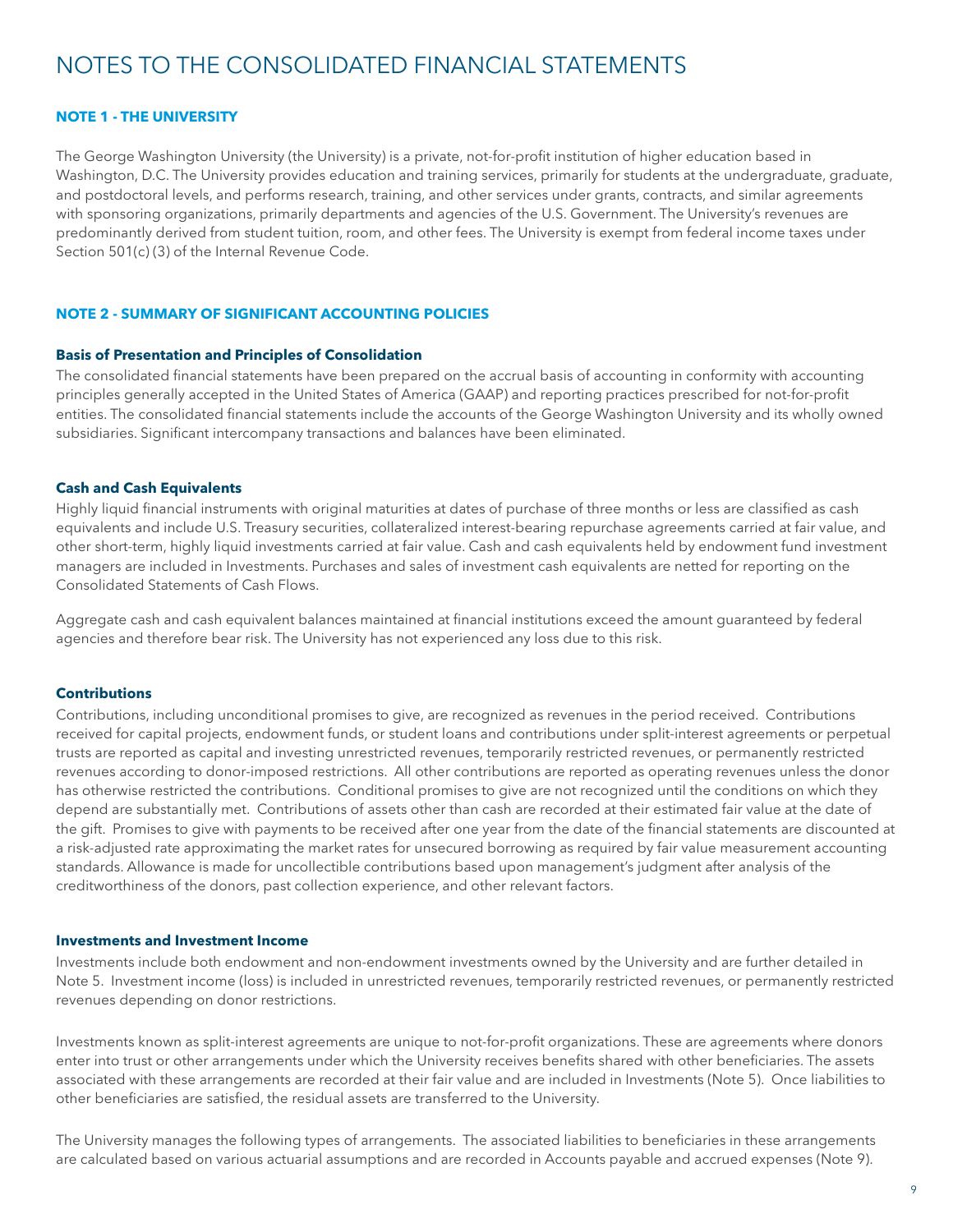- ê **Gift annuities** consist of non-trust assets donated to the University in exchange for a fixed payment for the life of the beneficiary(s).
- ê **Pooled life income funds** are donated funds received by the University in which the donor receives or assigns a life income. The funds are pooled by the University and are assigned a specific number of units in the pool. The beneficiary(s) is paid the amount of income earned on the donor's assigned units.
- ê **Charitable remainder trusts** consist of trust assets donated to the University in exchange for a percentage of fair valuebased payment for the life of the beneficiary(s).

The University is a beneficiary of trusts held by third parties which include:

- **Perpetual trusts** where the University has an irrevocable right to income on trust assets in perpetuity, but never receives the assets held in trust. These beneficial interests are shown at fair value of the underlying assets, which approximates the discounted present value of the anticipated cash flows.
- ê **Charitable remainder trusts** similar to those described above, except that the University does not hold the assets as trustee. These beneficial interests are shown at present value which is calculated using the fair value of the trust assets at the measurement date, discounted based on various actuarial assumptions impacting the timing of cash flows to the University.

#### **Accounts Receivable**

Accounts receivable are reported at net realizable value. Accounts are written off against the allowance for doubtful accounts when determined to be uncollectible based upon management's assessment of individual accounts. The allowance for doubtful accounts is estimated based on the University's historical experience and periodic review of individual accounts. The University does not accrue interest on these accounts.

#### **Loans Receivable and Refundable Advances**

Loans receivable are primarily related to federal student financial aid programs and are carried at face value, less an allowance for doubtful accounts of \$0.47 million at June 30, 2018 and 2017. The allowance for doubtful accounts is estimated based on the University's historical experience and periodic review of individual accounts. The majority of the University's loans receivable represents amounts due under federally guaranteed programs; therefore no reserves are recorded for the federal portion. Generally, payment on loans receivable commences upon graduation and can extend up to 10 years. These loans carry interest rates ranging from 3% to 7%. The carrying value of loans receivable approximates fair value. Funds provided by the U.S. Government under the Federal Perkins and Health Professions Student Loan Programs are loaned to qualified students. Health Profession funds may be loaned again after collection. The Perkins Loan program was not reauthorized by the federal government in September 2017, and therefore, collected funds will be returned to the U.S. Government and the University proportionate to their original funding. These federal loan programs have cash restricted as to their use of \$3.1 million and \$2.8 million as of June 30, 2018 and 2017, respectively.

#### **Property, Plant, and Equipment**

Land, buildings, furniture, and equipment are stated at cost or fair value at the date of donation. Buildings, furniture, and equipment are depreciated on a straight-line basis over the estimated useful life of the assets. Interest cost incurred during construction is capitalized as part of the cost of capital projects. Equipment under capital leases is included in assets and liabilities at the value of future minimum lease payments discounted by the University's incremental borrowing rate. Property acquired on federally funded awards that meets the University's capitalization criteria is recorded as an asset of the University and depreciated in accordance with the University's depreciation policy. These assets are disposed of as prescribed by relevant federal requirements at the conclusion of the award.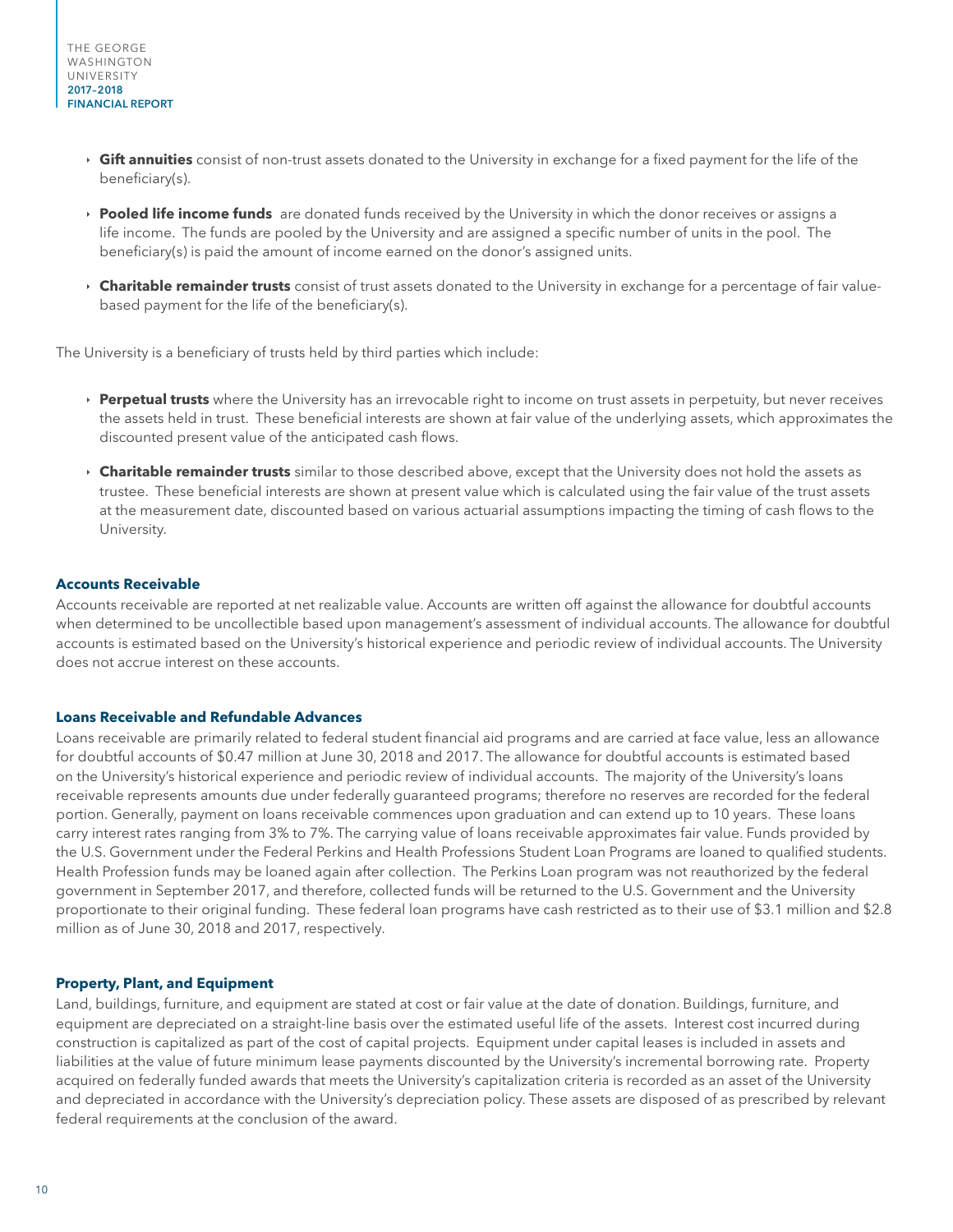#### **Net Asset Classes**

Net assets and revenues, gains, and losses are classified based on the existence or absence of donor-imposed restrictions. The net assets of the University are classified and reported as follows:

**Permanently restricted** - Net assets subject to donor-imposed restrictions that stipulate they be maintained permanently by the University. Generally, the donors of these assets permit the University to use all or part of the income earned on related investments for general or specific purposes.

**Temporarily restricted** - Net assets subject to donor-imposed restrictions that may be or will be met either by actions of the University and/or by the passage of time.

**Unrestricted** - Net assets that are not subject to donor-imposed restrictions.

Revenues from sources other than contributions or investment income are reported as increases in unrestricted net assets. Contributions are reported as increases in the appropriate category of net assets, except contributions that impose restrictions that are met in the same fiscal year they are received are included in unrestricted revenues. Expenses are reported as decreases in unrestricted net assets. Gains and losses on investments are reported as increases or decreases in unrestricted net assets unless their use is restricted by explicit donor stipulations or by law. Expirations of temporary restrictions recognized on net assets, i.e., the donor-stipulated purpose has been fulfilled and/or the stipulated time period has elapsed, are reported as releases from temporarily restricted net assets to unrestricted net assets. Temporary restrictions on gifts to acquire or construct long-lived assets are considered met in the period in which the assets are acquired.

The University follows a practice of classifying its revenues and expenses within unrestricted net assets as capital and investing or operating. Items classified as capital and investing include accounts and transactions related to endowment funds and plant facilities, except for donor-restricted contributions to endowment principal and plant. Substantially all of the net assets classified as unrestricted in the Consolidated Statements of Financial Position have been invested in property and equipment, consolidated endowment pool, or are designated for specific uses.

#### **Other Increases (Decreases) In Net Assets**

**Debt service and mandatory purposes** - Transfers from operating net assets to capital and investing net assets are for principal and interest payments.

**Endowment support** - Transfers of investment income provide support for operating activities based on the spending policy of the Board of Trustees.

**Capital expenditures** - Transfers from operating net assets to capital and investing net assets are for equipment purchases.

**Postretirement related changes** - Recognition in unrestricted net assets of changes in the actuarial liability for postretirement benefit plans other than net periodic benefit cost, as well as amortization of changes recognized in prior years from unrestricted net assets to expenses as a component of the net periodic benefit cost.

**Support/investment** - Other transfers among operating net assets, capital and investing net assets, and temporarily/ permanently restricted net assets.

#### **Tuition, Fees, and Scholarships**

The University recognizes unrestricted revenues from student tuition and fees within the fiscal year in which the academic term is predominantly conducted. Deferred tuition and fees are included in Deferred revenue: Tuition and other deposits in the Consolidated Statements of Financial Position.

Tuition discounts in the form of scholarships and grants-in-aid, including those funded by the endowment, research funds, and gifts, have been reported as a reduction of tuition revenues. A tuition discount represents the difference between the stated charge for tuition and fees and the amount that is billed to the student and/or third parties making payments on behalf of the student. Cash payments to students, excluding compensation, are reported as Scholarships and fellowships expense in the Consolidated Statements of Activities.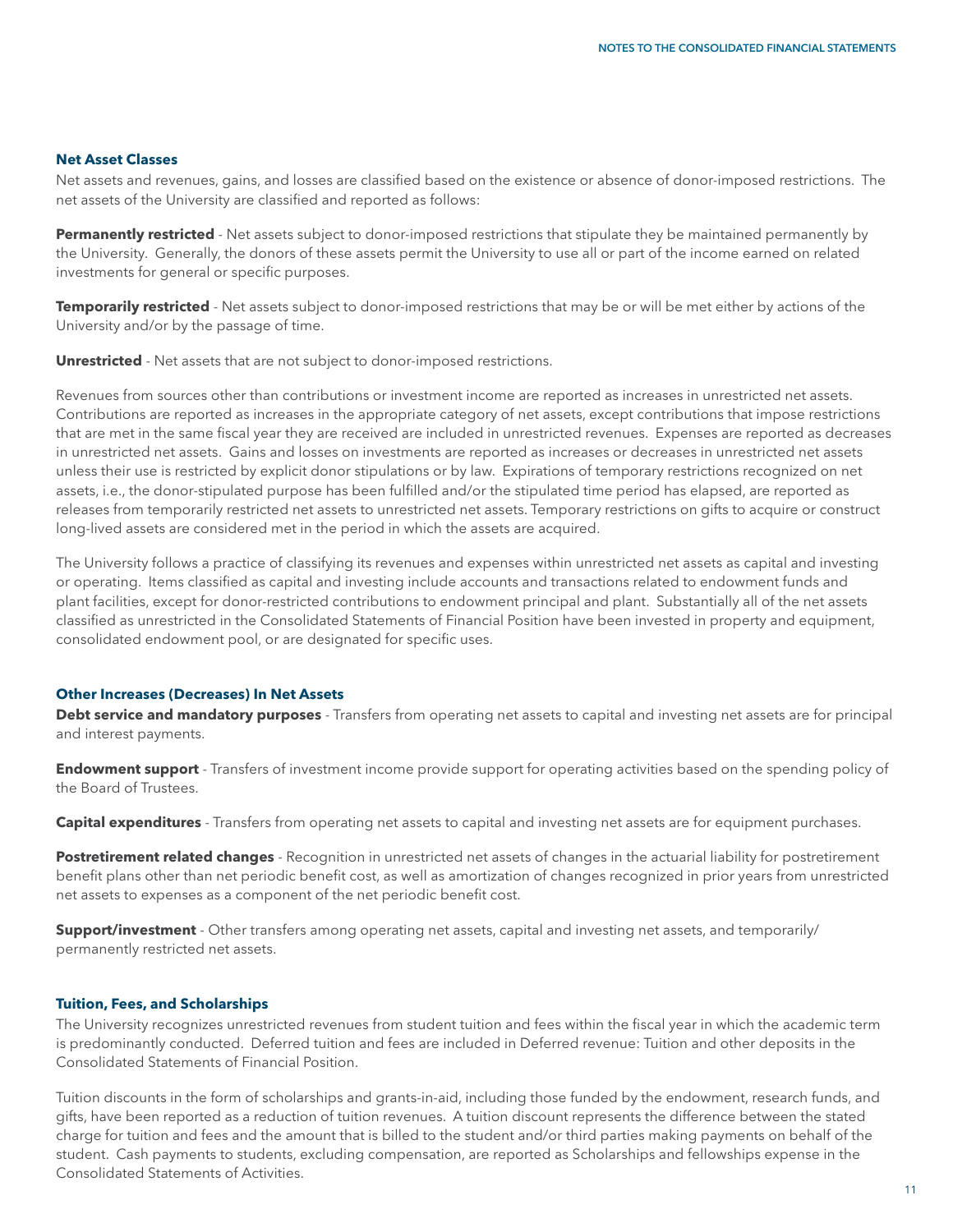THE GEORGE WASHINGTON UNIVERSITY 2017–2018 FINANCIAL REPORT

#### **Grants and Contracts**

The University recognizes grants and contracts sponsored research agreements revenue as it is earned in accordance with the agreement, generally when expenditures are incurred. Any funding received in advance of expenditure is recorded as deferred revenue on the Consolidated Statements of Financial Position.

#### **Occupancy**

The University uses the category of Occupancy to group costs associated with depreciation and maintenance of physical property. Occupancy expense includes depreciation, rent, utilities, insurance, taxes, repairs, and maintenance.

#### **Use of Estimates**

The preparation of financial statements in conformity with GAAP requires management to make estimates and assumptions that affect the reported amounts and disclosures at the date of the financial statements. Actual results could differ from these estimates.

#### **Recently Adopted Accounting Standards**

ASU 2014-09, *Revenue from Contracts with Customers,* will be effective for the University on July 1, 2018. This standard requires entities to recognize revenue from customers when or as performance obligations of the contract are met. The adoption of this standard will increase deferred revenue liability and reduce opening net assets by approximately \$25 million.

ASU 2018-08, *Clarifying the Scope and the Accounting Guidance for Contributions Received and Contributions Made*, will be effective for the University on July 1, 2018. This update assists not-for-profit entities in evaluating whether transactions should be accounted for as contributions or as exchange transactions, and in determining whether a contribution is conditional. The adoption of this standard will not have a material effect on the University's financial statements.

ASU 2016-14, *Presentation of Financial Statements for Not-for-Profit Entities*, will be effective for the University on July 1, 2018. The main requirements of the guidance include (a) presenting only two classes of net assets now entitled "net assets without donor restrictions" and "net assets with donor restrictions", (b) classifying underwater amounts of donor-restricted endowment funds as "net assets with donor restrictions", (c) use of placed-in-service approach for expiration of restrictions on capital gifts, (d) presentation of investment return net of expenses, and (e) disclosures of composition of net assets, liquidity, and expenses by both their natural and functional classification.

ASU 2016-02, *Leases*, will be effective for the University on July 1, 2019. This standard requires recognition of rights and obligations arising from lease contracts, including existing and new arrangements, as assets and liabilities on the balance sheet. The University is currently evaluating the effect of adoption on the financial statements.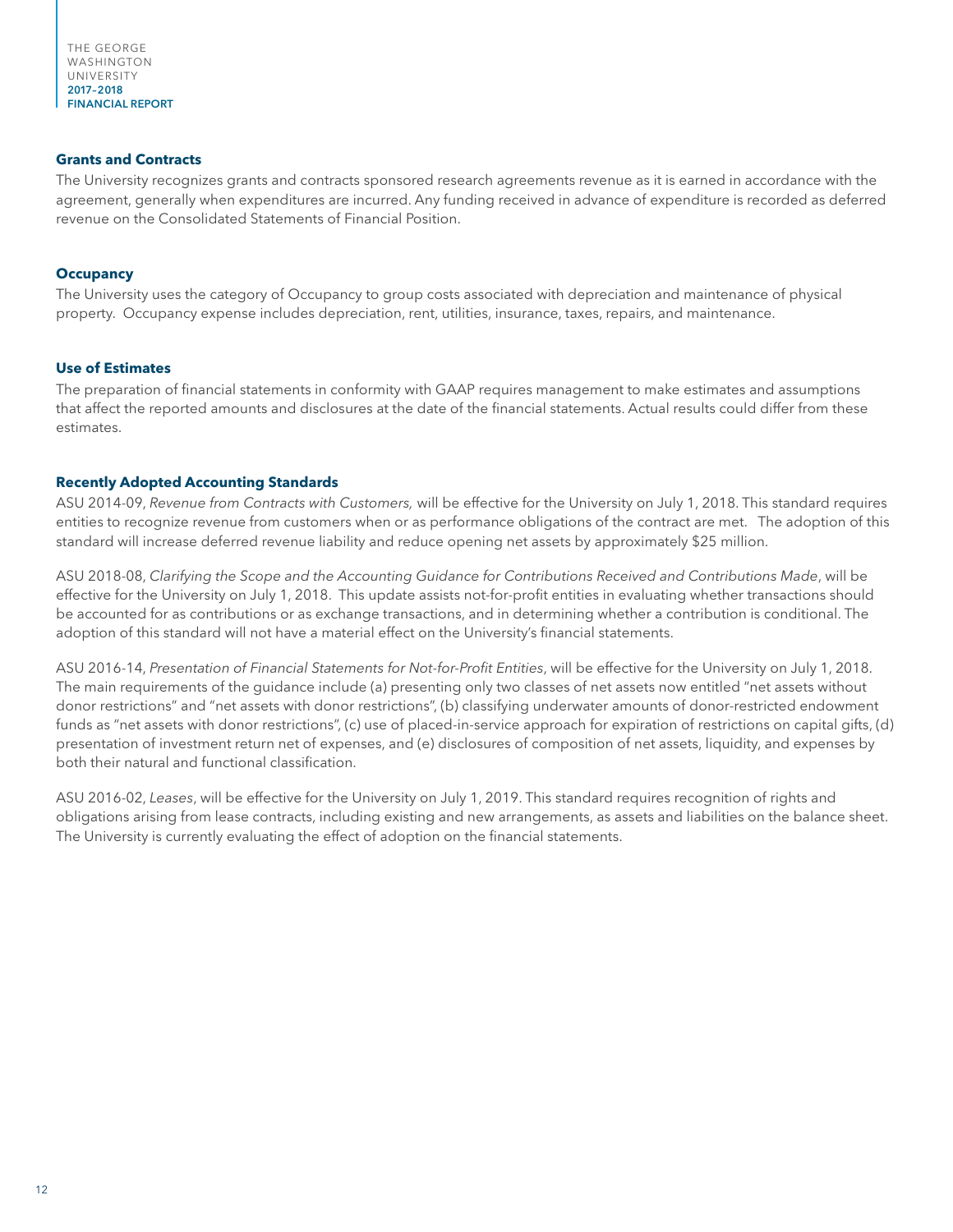#### **NOTE 3 – ACCOUNTS RECEIVABLE**

| (in thousands)                        | <b>JUNE 30</b> |          |    |         |
|---------------------------------------|----------------|----------|----|---------|
|                                       |                | 2018     |    | 2017    |
| Grants and contracts                  | \$             | 37,072   | \$ | 35,218  |
| Student tuition and fee accounts      |                | 24,882   |    | 23,641  |
| Due from affiliation agreements       |                | 3,260    |    | 4,008   |
| Due from hospital limited partnership |                | 6,950    |    | 4,502   |
| Other                                 |                | 9,423    |    | 9,392   |
| Allowance for doubtful accounts       |                | (3, 135) |    | (2,679) |
| Total                                 |                | 78,452   |    | 74,082  |

#### **NOTE 4 – PLEDGES RECEIVABLE**

| (in thousands)                                      | <b>JUNE 30</b>           |              |  |  |
|-----------------------------------------------------|--------------------------|--------------|--|--|
|                                                     | 2018                     | 2017         |  |  |
| Unconditional promises expected to be collected in: |                          |              |  |  |
| Less than one year                                  | \$<br>42,823             | \$<br>38,985 |  |  |
| One year to five years                              | 11,847                   | 32,400       |  |  |
| Over five years                                     | 1,029                    | 1,218        |  |  |
| Subtotal                                            | 55,699                   | 72,603       |  |  |
| Allowance for uncollectible pledges                 | (6,910)                  | (12,910)     |  |  |
| Unamortized discount to present value               | (1, 418)                 | (3, 247)     |  |  |
| <b>Total</b>                                        | $\mathfrak{L}$<br>47,371 | 56,446       |  |  |

Pledges receivable expected to be fulfilled more than one year from the date of the financial statements are recorded at fair value at the date of the gift, discounted at 3.95% - 4.59% with the discount amortized over the life of the pledge.

At June 30, 2018 and 2017, the University had received notification of outstanding bequest intentions and certain conditional promises to give of approximately \$206 million and \$178 million, respectively. These intentions and conditional promises are not recognized as assets and, if received, will generally be restricted for specific purposes stipulated by the donors, primarily endowments for faculty support, scholarships, or general operating support of a particular department or division of the University.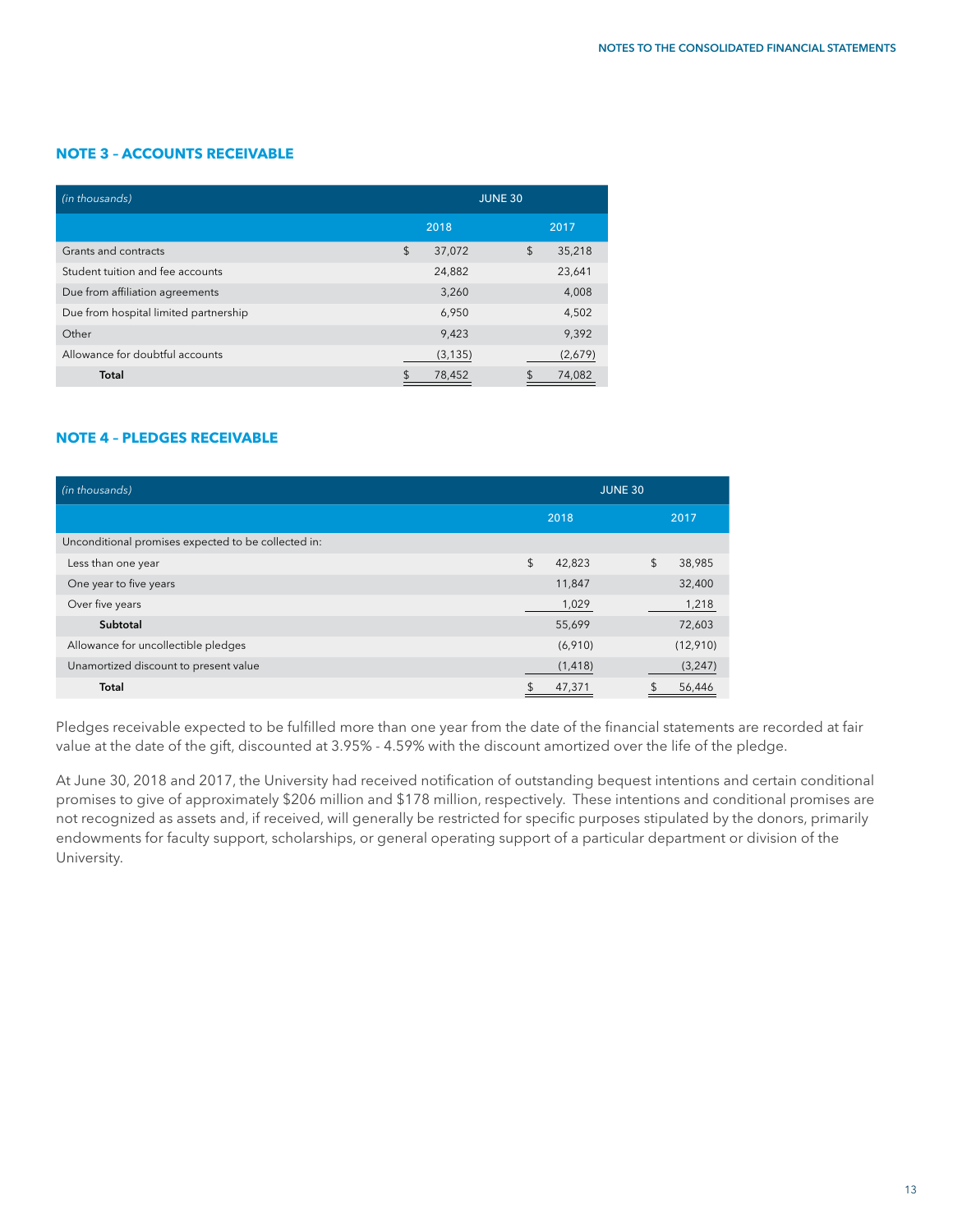#### **NOTE 5 – INVESTMENTS**

| (in thousands)                              | <b>JUNE 30</b>       |                         |  |
|---------------------------------------------|----------------------|-------------------------|--|
|                                             | 2018                 | 2017                    |  |
| Cash and cash equivalents                   | $\sqrt{2}$<br>93,332 | $\sqrt[6]{2}$<br>42,191 |  |
| Fixed income:                               |                      |                         |  |
| Asset-backed securities                     | 41,574               | 44,294                  |  |
| Corporate debt securities                   | 32,269               | 43,403                  |  |
| Government debt securities                  | 96,049               | 127,042                 |  |
| Other                                       | 7,233                | 4,419                   |  |
| Global equity                               | 451,547              | 387,856                 |  |
| Hedge funds                                 | 193,321              | 146,508                 |  |
| Private equity                              | 139,570              | 169,449                 |  |
| Real estate                                 | 1,032,753            | 1,027,487               |  |
| Split-interest agreements:                  |                      |                         |  |
| GW as trustee                               | 13,679               | 13,851                  |  |
| Trusts held by others                       | 48,409               | 46,633                  |  |
| Deferred compensation plan assets           | 50,399               | 44,790                  |  |
| Other                                       | 54,036               | 54,901                  |  |
| Net pending trades                          |                      | 13,092                  |  |
| Unrealized (loss) on open futures contracts | (219)                | (64)                    |  |
| Total                                       | \$2,253,952          | \$2,165,852             |  |

#### INVESTMENT INCOME, NET

| (in thousands)                                           | <b>JUNE 30</b> |          |    |          |
|----------------------------------------------------------|----------------|----------|----|----------|
|                                                          |                | 2018     |    | 2017     |
| Interest and dividends                                   | \$             | 15,343   | \$ | 10,854   |
| Net gain on investments carried at fair value            |                | 37,145   |    | 127,780  |
| Net gain on investments carried at other than fair value |                | 16,899   |    | 18,501   |
| Administrative expenses                                  |                | (5, 526) |    | (4, 391) |
| Total                                                    |                | 63,861   |    | 152,744  |

#### INVESTMENT REAL PROPERTY RENTS AND APPRECIATION

| (in thousands)              | <b>JUNE 30</b> |         |  |  |
|-----------------------------|----------------|---------|--|--|
|                             | 2018           | 2017    |  |  |
| Real property rents         | 49,975         | 55,603  |  |  |
| Net unrealized appreciation | 78,729         | 57,080  |  |  |
|                             | 128,704        | 112,683 |  |  |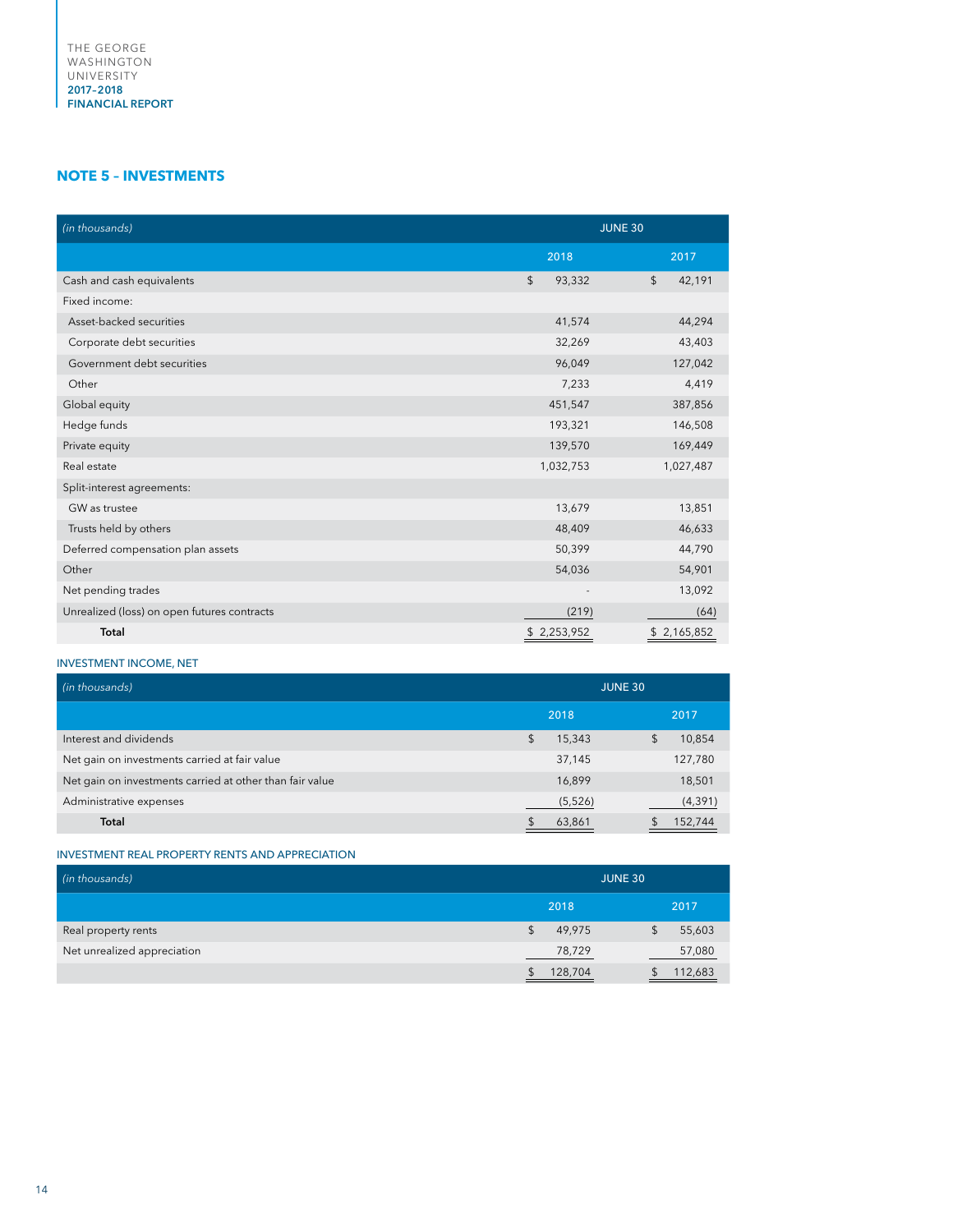The University enters into derivative transactions for market risk management purposes only. The University has not and will not enter into any derivative transaction for speculative or profit generating purposes. As of June 30, 2018 and 2017, the fair value of the derivatives was not material.

The University holds a 28.56% interest in the Columbia Plaza Limited Partnership, whose income and distributions are accounted for under the equity method, which is included in Real estate at \$23.6 million and \$23.5 million as of June 30, 2018 and 2017, respectively. The University also holds a 20% interest in District Hospital Partners, L.P., accounted for under the equity method, which is included in Other investments, valued at \$41.0 million and \$42.1 million as of June 30, 2018 and 2017, respectively.

#### **NOTE 6 - FAIR VALUE**

Fair value is defined as the price that would be received to sell an asset or paid to transfer a liability (i.e., the "exit price") in an orderly transaction between market participants at the measurement date. The fair value accounting standard provides a framework for measuring fair value and to categorize the inputs used in valuation techniques. The University has elected to apply fair value option to the endowment investments. The three levels of fair value established by the standard are as follows:

- **Level 1** Quoted prices in active markets for identical assets or liabilities.
- **Level 2** Quoted prices in markets that are not active or other pricing inputs that are either directly or indirectly observable.
- **Level 3** Prices or valuation techniques in which one or more significant inputs or significant value drivers are unobservable. The determination of fair value for these financial instruments requires one or more inputs subject to significant management judgment or estimation.

| (in thousands)               |                           | 2018                                      |               |                           | 2017                                      |               |
|------------------------------|---------------------------|-------------------------------------------|---------------|---------------------------|-------------------------------------------|---------------|
|                              | Reported at<br>fair value | Not subject<br>to fair value<br>reporting | <b>Total</b>  | Reported at<br>fair value | Not subject<br>to fair value<br>reporting | <b>Total</b>  |
| Cash and cash<br>equivalents | \$<br>116,010             | \$<br>6,799                               | \$<br>122,809 | \$<br>236,567             | \$<br>6,582                               | \$<br>243,149 |
| Short-term investments       | 289,821                   | 271                                       | 290.092       | 74.784                    | 270                                       | 75,054        |
| Investments                  | 2,175,069                 | 78,883                                    | 2,253,952     | 2,073,140                 | 92,712                                    | 2,165,852     |
| <b>Total</b>                 | 2,580,900<br>\$.          | 85,953                                    | \$2,666,853   | \$2,384,491               | $\mathfrak{L}$<br>99,564                  | \$2,484,055   |

#### ASSETS MEASURED AT FAIR VALUE ON A RECURRING BASIS

Assets not subject to fair value reporting include cash deposits, two limited partnership investments where the University's interest exceeds 20% accounted for under the equity method of accounting, and intangible assets. For assets reported at fair value, the following table summarizes the valuation of financial instruments by pricing observability levels. Investments that use NAV as a practical expedient to measure fair value are excluded from the fair value hierarchy.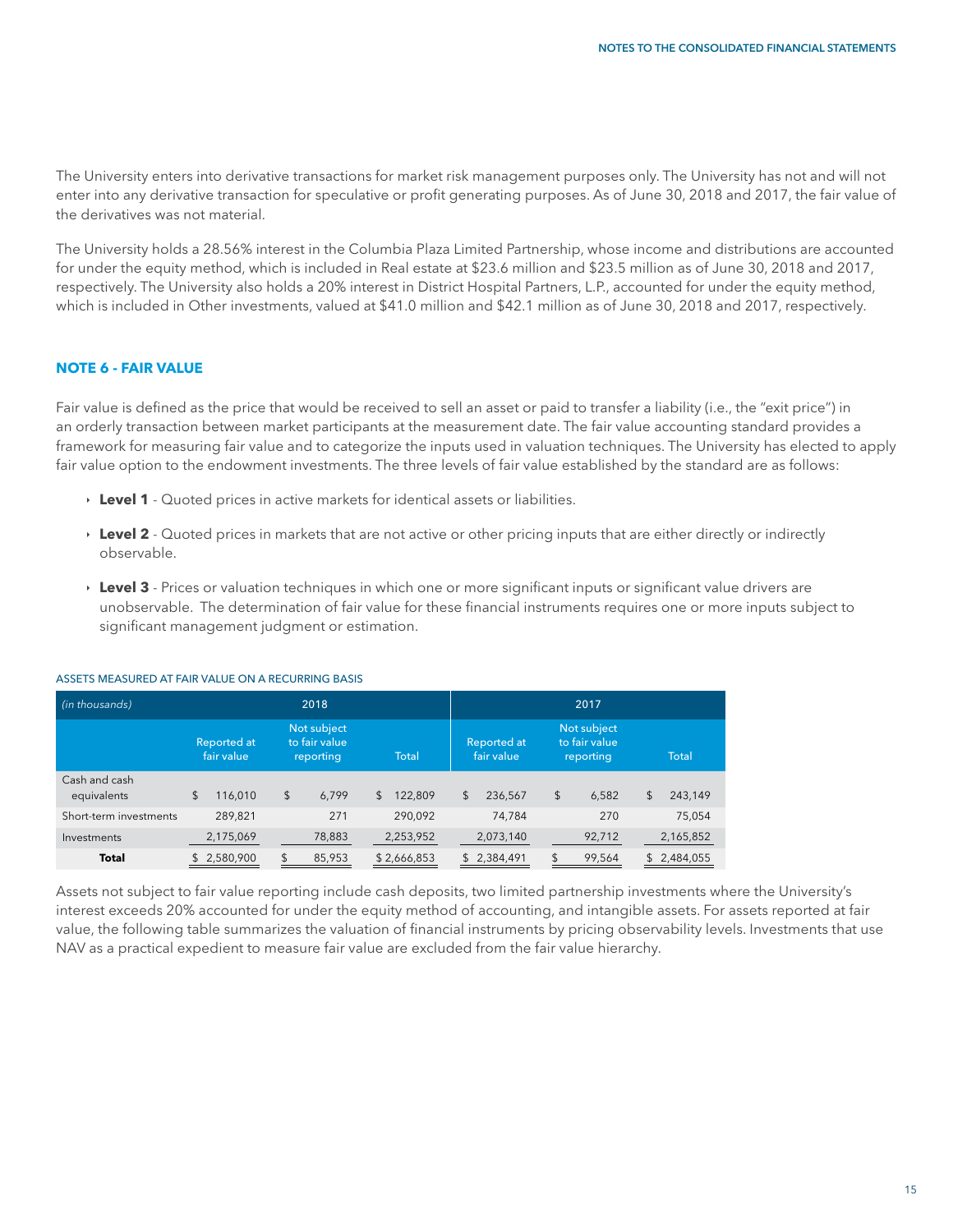| (in thousands)                         | AS OF JUNE 30, 2018 |         |    |                          |    |                                           |             |        |    |                            |
|----------------------------------------|---------------------|---------|----|--------------------------|----|-------------------------------------------|-------------|--------|----|----------------------------|
|                                        |                     |         |    |                          |    | <b>CLASSIFIED IN FAIR VALUE HIERARCHY</b> |             |        |    |                            |
|                                        | <b>NAV</b>          |         |    | Level 1                  |    | Level 2                                   | Level 3     |        |    | <b>Total Fair</b><br>Value |
| Cash equivalents at fair value         | \$                  |         | \$ | 116,010                  | \$ |                                           | \$          |        | \$ | 116,010                    |
| Short-term investments at fair value   |                     |         |    | 289,821                  |    |                                           |             |        |    | 289,821                    |
| Investments:                           |                     |         |    |                          |    |                                           |             |        |    |                            |
| Cash and cash equivalents              |                     |         |    | 93,331                   |    | $\mathbf{1}$                              |             |        |    | 93,332                     |
| Fixed Income:                          |                     |         |    |                          |    |                                           |             |        |    |                            |
| Asset-backed securities                |                     | 41,574  |    |                          |    |                                           |             |        |    | 41,574                     |
| Corporate debt securities              |                     | 16,849  |    |                          |    | 15,420                                    |             |        |    | 32,269                     |
| Government debt securities             |                     | 30,752  |    | 65,297                   |    |                                           |             |        |    | 96,049                     |
| Other                                  |                     | 3,924   |    | 2,798                    |    | 511                                       |             |        |    | 7,233                      |
| Global equity                          |                     | 300,010 |    | 150,268                  |    |                                           |             |        |    | 450,278                    |
| Hedge funds                            |                     | 193,321 |    |                          |    |                                           |             |        |    | 193,321                    |
| Private equity                         |                     | 139,570 |    |                          |    |                                           |             |        |    | 139,570                    |
| Real estate                            |                     |         |    | 98                       |    |                                           | 1,009,077   |        |    | 1,009,175                  |
| Split-interest agreements:             |                     |         |    |                          |    |                                           |             |        |    |                            |
| GW as trustee                          |                     |         |    | 13,679                   |    |                                           |             |        |    | 13,679                     |
| Trusts held by others                  |                     |         |    | $\overline{\phantom{a}}$ |    |                                           |             | 48,409 |    | 48,409                     |
| Deferred compensation plan assets      |                     |         |    | 33,212                   |    | 10,036                                    |             | 7,151  |    | 50,399                     |
| Unrealized loss-open futures contracts |                     |         |    | (219)                    |    |                                           |             |        |    | (219)                      |
| Total investments at fair value        |                     | 726,000 |    | 358,464                  |    | 25,968                                    | 1,064,637   |        |    | 2,175,069                  |
| Total assets at fair value             | \$                  | 726,000 | \$ | 764,295                  |    | 25,968                                    | \$1,064,637 |        |    | \$2,580,900                |

| (in thousands)                         | AS OF JUNE 30, 2017 |               |                                           |             |                            |  |  |  |  |  |
|----------------------------------------|---------------------|---------------|-------------------------------------------|-------------|----------------------------|--|--|--|--|--|
|                                        |                     |               | <b>CLASSIFIED IN FAIR VALUE HIERARCHY</b> |             |                            |  |  |  |  |  |
|                                        | <b>NAV</b>          | Level 1       | Level <sub>2</sub>                        | Level 3     | <b>Total Fair</b><br>Value |  |  |  |  |  |
| Cash equivalents at fair value         | $\sqrt{2}$          | \$<br>236,567 | \$                                        | \$          | 236,567<br>\$              |  |  |  |  |  |
| Short-term investments at fair value   |                     | 74,784        |                                           |             | 74,784                     |  |  |  |  |  |
| Investments:                           |                     |               |                                           |             |                            |  |  |  |  |  |
| Cash and cash equivalents              |                     | 42,190        | $\mathbf{1}$                              |             | 42,191                     |  |  |  |  |  |
| Fixed Income:                          |                     |               |                                           |             |                            |  |  |  |  |  |
| Asset-backed securities                | 44,294              |               | $\overline{\phantom{a}}$                  |             | 44,294                     |  |  |  |  |  |
| Corporate debt securities              | 17,229              |               | 26,174                                    |             | 43,403                     |  |  |  |  |  |
| Government debt securities             | 31,808              | 95,234        |                                           |             | 127,042                    |  |  |  |  |  |
| Other                                  | 1,656               | 2,334         | 429                                       |             | 4,419                      |  |  |  |  |  |
| Global equity                          | 260,603             | 126,047       |                                           |             | 386,650                    |  |  |  |  |  |
| Hedge funds                            | 146,508             |               |                                           |             | 146,508                    |  |  |  |  |  |
| Private equity                         | 169,449             |               |                                           |             | 169,449                    |  |  |  |  |  |
| Real estate                            |                     |               | $\overline{a}$                            | 1,003,974   | 1,003,974                  |  |  |  |  |  |
| Split-interest agreements:             |                     |               |                                           |             |                            |  |  |  |  |  |
| GW as trustee                          | $\sim$              | 13,851        |                                           |             | 13,851                     |  |  |  |  |  |
| Trusts held by others                  |                     |               |                                           | 46,633      | 46,633                     |  |  |  |  |  |
| Deferred compensation plan assets      |                     | 28,354        | 10,133                                    | 6,303       | 44,790                     |  |  |  |  |  |
| Unrealized loss-open futures contracts |                     | (64)          |                                           |             | (64)                       |  |  |  |  |  |
| Total investments at fair value        | 671,547             | 307,946       | 36,737                                    | 1,056,910   | 2,073,140                  |  |  |  |  |  |
| Total assets at fair value             | 671,547             | 619,297       | 36,737<br>\$                              | \$1,056,910 | 2,384,491<br>\$            |  |  |  |  |  |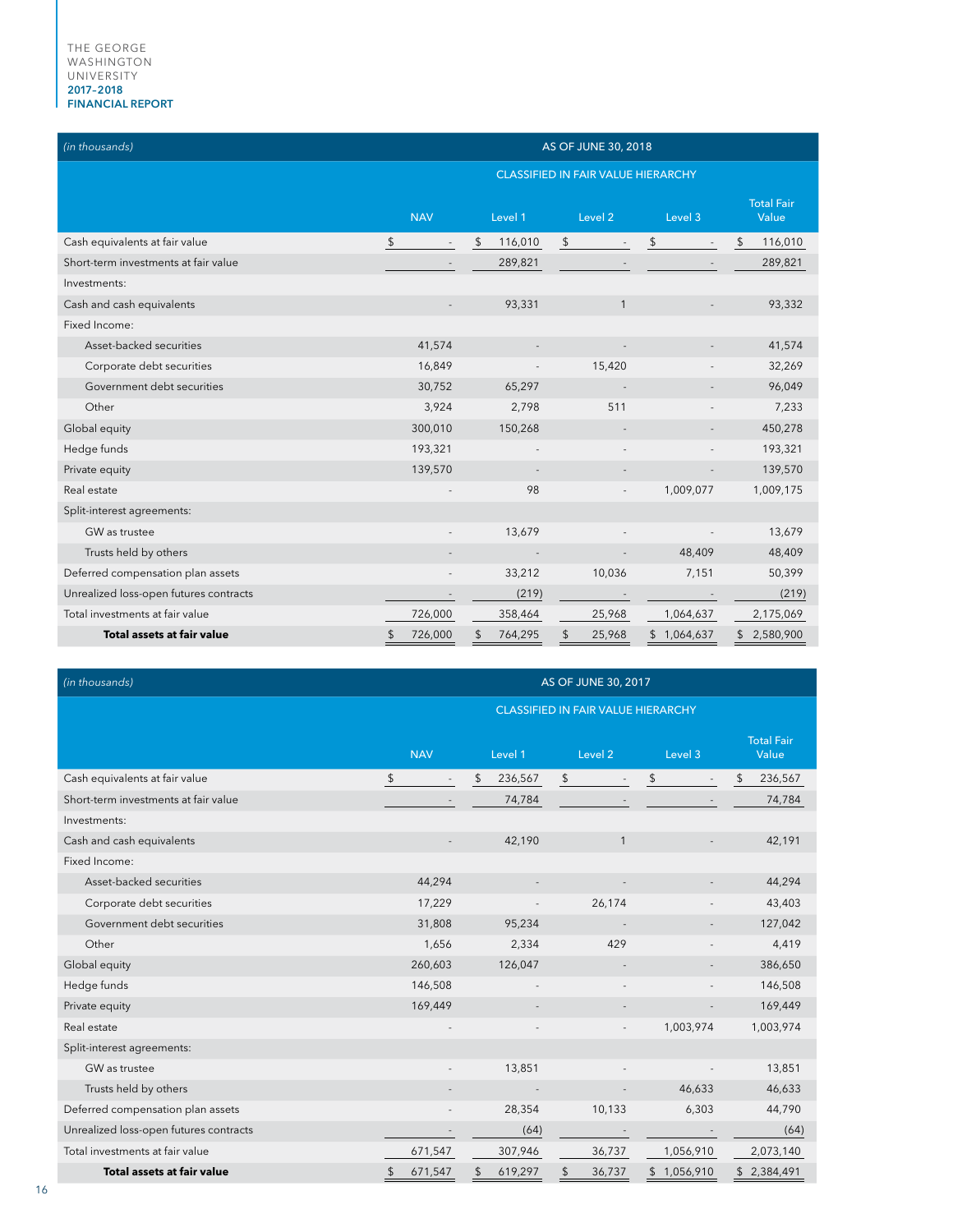The following estimates and assumptions were used to determine the fair value of each class of financial instruments listed above.

- ê **Cash, cash equivalents, and short-term investments** These investments include cash deposits in investment funds and short-term U.S. Treasury securities, money market accounts, and other short-term, highly liquid investments which are actively traded. Cash equivalents also include a bank repurchase agreement valued at \$5.3 million at June 30, 2018 and \$5.2 million at June 30, 2017. The repurchase agreement is collateralized by bank-owned securities issued by the U.S. Government or agencies thereof. Cash equivalents are priced using independent market prices in the primary trading market and are classified as either Level 1 or Level 2.
- ê **Fixed income investments** These investments generally include asset-backed securities, convertible bonds, corporate debt, investment funds with fixed income portfolios, and federal and municipal bonds and U.S. treasury notes. These assets are primarily valued using market prices, such as broker quotes, for the same or similar instruments. Securities in this category that trade in less active markets and are redeemable in the near term are typically categorized as Level 2. Securities that are not publicly traded may be categorized as Level 1, 2 or 3 depending upon redemption terms. The fair value of investment funds not publicly traded has been estimated using the NAV of the funds which are calculated by the investment manager, and excluded from the fair value leveling table.
- ê **Global equity investments** These investments generally include separately held accounts, shares in commingled funds, and global equity holdings. Securities traded on an active exchange are priced using unadjusted market quotes for identical assets and are classified as Level 1. The fair value of commingled funds has been estimated using the NAV of the funds which are calculated by the investment manager, and excluded from the fair value leveling table.
- **Hedge funds** These investments generally include funds that invest in long and short positions, pursuing a diverse range of investment strategies. These investments are typically funds structured in a fund of funds vehicle. The objective of the fund of funds is to generate long-term capital appreciation. The fair value of these investments has been estimated using the NAV of the funds which are calculated by the investment manager, and excluded from the fair value leveling table.
- **Private equity** These investments generally include limited partnerships that are not publicly traded and cannot be redeemed because the investments include restrictions that do not allow redemption through maturity. The fair values of these investments have been estimated using the NAV of the funds, which are calculated by the investment manager and are excluded from the fair value leveling table. The valuation policies adopted by the manager are reviewed for propriety, consistency, compliance, and completeness. Inputs used to determine fair value are based upon the best available information provided by the investment manager and may incorporate management judgments and best estimates after considering a variety of factors. For a small percentage of these investments, the manager reported NAV is prepared using non-U.S. GAAP, which may differ from fair value reported under U.S. GAAP. Where material differences are known to exist, management bases its measurements on fair value estimates obtained from the investment managers and/or third-party valuation advisors. Quantitative information about the significant unobservable inputs used in arriving at these fair value measurements is not readily available. Changes to these inputs may result in significant changes to the fair value measurement and such changes could be material to the consolidated financial statements.
- ê **Real estate** Real estate investment properties are valued based on results from an independent appraisal and a professional third-party market valuation and are included in Level 3. To determine fair value in cases where the two valuation methods yielded resulting values within 5%, the University adopted the average of the two values as the fair value. In cases where the variance between the two valuations was greater than 5%, the University considered the ranges of values provided by the valuation experts and made certain assumptions with respect to future property cash flow expectations and risk pricing in the form of income capitalization rates and discount rates. Valuation adjustments represent management's assumptions of how a market participant would view the properties, and are based on the range of future cash flows and risk pricing presented in the appraisals and professional valuations. Different assumptions or changes in future market conditions could significantly affect the estimated fair value and such changes could be material to the consolidated financial statements.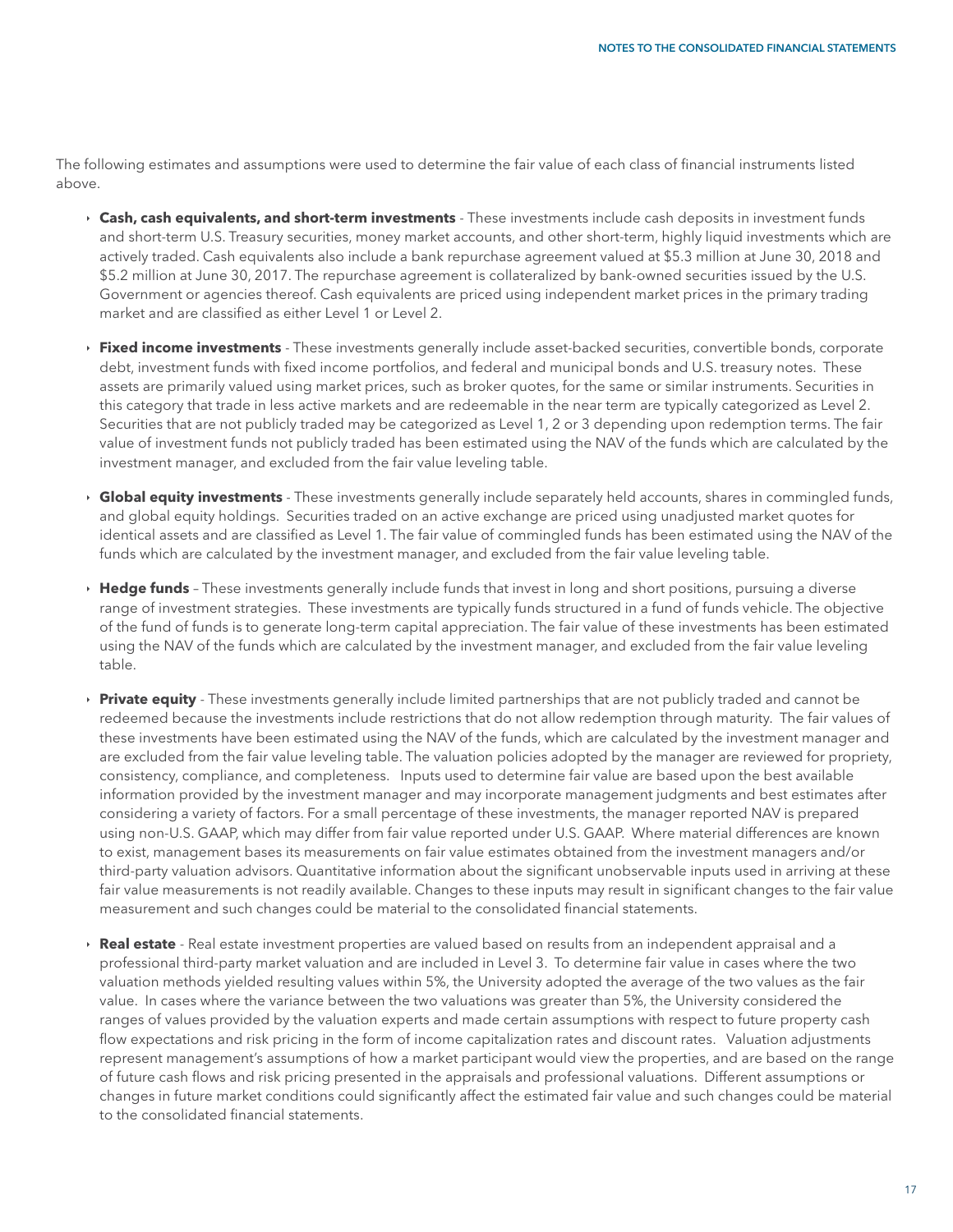|                              | AS OF JUNE 30, 2018                 |                                      |                                           |                     |  |  |  |  |  |  |
|------------------------------|-------------------------------------|--------------------------------------|-------------------------------------------|---------------------|--|--|--|--|--|--|
|                              | <b>Fair Value</b><br>(in thousands) | <b>Valuation Techniques</b>          | Unobservable Inputs                       | Range               |  |  |  |  |  |  |
| Hotel                        | \$48,900                            | Discounted<br>cash flow              | Exit capitalization rate<br>Discount rate | 7.00%<br>9.00%      |  |  |  |  |  |  |
| Office building              | \$187,000                           | Income<br>capitalization<br>approach | Exit capitalization rate<br>Discount rate | 5.50%<br>6.75%      |  |  |  |  |  |  |
| Ground leased<br>real estate | \$772,300                           | Income<br>capitalization<br>approach | Capitalization rate<br>Discount Rate      | 3.50%<br>3.75-5.00% |  |  |  |  |  |  |

|                              |                                     |                             | AS OF JUNE 30, 2017                       |                          |
|------------------------------|-------------------------------------|-----------------------------|-------------------------------------------|--------------------------|
|                              | <b>Fair Value</b><br>(in thousands) | <b>Valuation Techniques</b> | Unobservable Inputs                       | Range                    |
| Hotel                        | \$49,000                            | Discounted cash<br>flow     | Exit capitalization rate<br>Discount rate | 7.00%<br>9.00%           |
| Office buildings             | \$342,472                           | Discounted cash<br>flow     | Exit capitalization rate<br>Discount rate | 6.00-7.00%<br>6.75-7.50% |
| Ground leased<br>real estate | \$611,613                           | Direct capitalization       | Capitalization rate<br>Discount rate      | 3.50-3.75%<br>5.50-6.00% |

- ê **Split-interest agreements**  Assets received under split-interest agreements from donors where the University serves as trustee are categorized as Level 1 based on the observability of pricing inputs to the underlying investments held in those trusts. The University's beneficial interests in perpetual trusts held by third parties are categorized as Level 3. These are valued using a discounted cash flow analysis based on the assumed timing and duration of those cash flows.
- ê **Deferred compensation plan assets** Assets purchased under deferred compensation arrangements include mutual funds, insurance company pooled separate accounts, and variable annuities and are categorized as Level 1, Level 2, or Level 3 based on the observability of pricing inputs for the investment vehicles. Funds that are publicly traded are categorized as Level 1, while Level 2 assets include funds which are not publicly traded, but have established NAV or are based on quoted prices for similar assets. Level 3 assets include annuity contracts issued by an insurance company.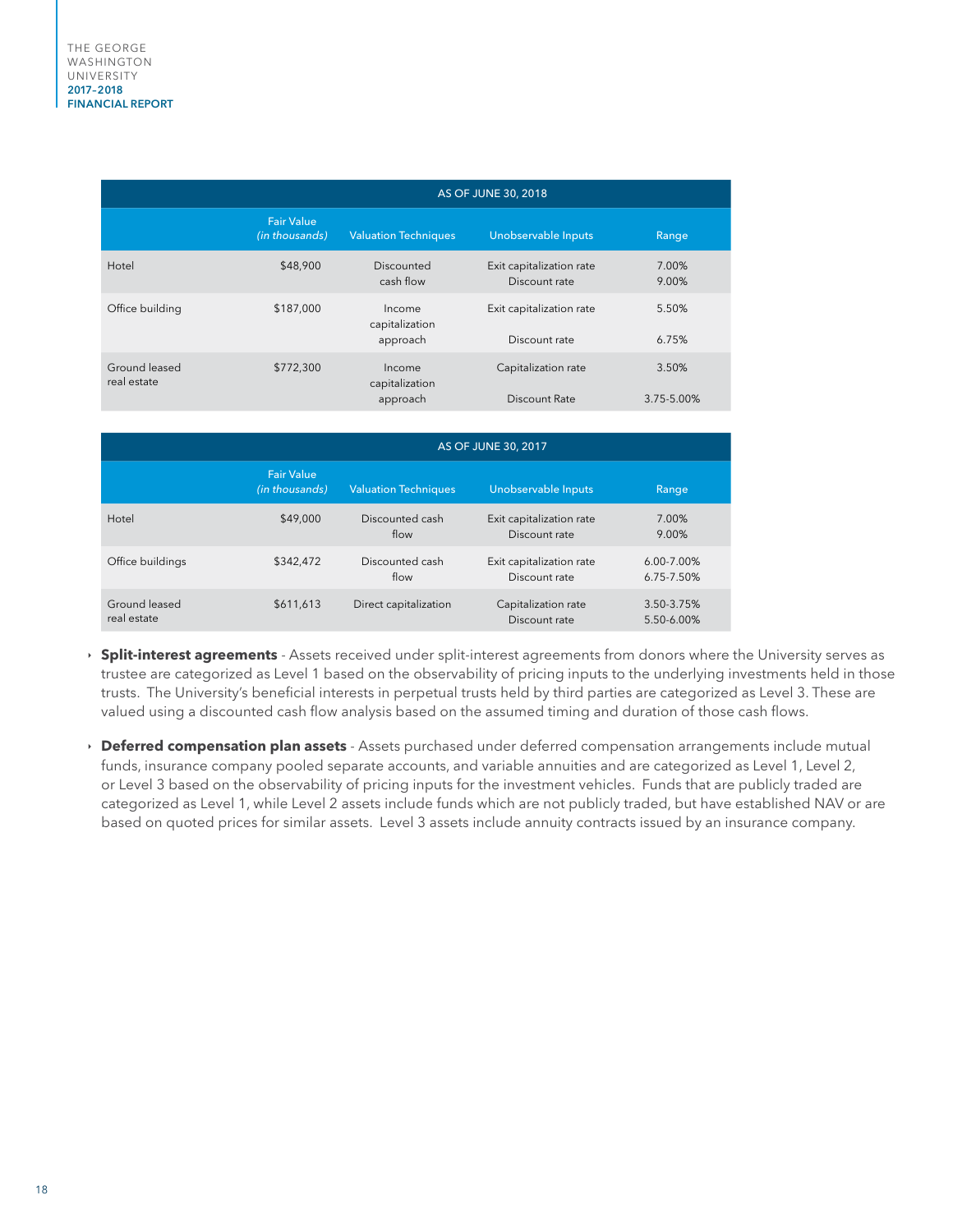The University follows guidance that allows investment funds without a readily determinable fair value to report NAV or its equivalent as a practical expedient to estimate fair value if certain criteria are met. The fair values of the following investments have been estimated using reported NAV:

| (in thousands)                               |                   |                                | 2018                                               |                             |                   |  |  |  |
|----------------------------------------------|-------------------|--------------------------------|----------------------------------------------------|-----------------------------|-------------------|--|--|--|
| <b>Category of Investment</b>                | <b>Fair Value</b> | <b>Unfunded</b><br>commitments | <b>Redemption frequency</b>                        | Redemption<br>notice period | <b>Fair Value</b> |  |  |  |
| Fixed income -<br>asset-backed securities \$ | 41,574            | $\frac{2}{3}$                  | Daily to quarterly                                 | $1-15$ days                 | \$<br>44,294      |  |  |  |
| Fixed income -<br>corporate debt             | 16,849            |                                | Quarterly                                          | 30-90 days                  | 17,229            |  |  |  |
| Fixed income -<br>government debt            | 30,752            |                                | Daily to monthly                                   | $1-15$ days                 | 31,808            |  |  |  |
| Fixed income -<br>other                      | 3,924             | 738                            | Redemption not<br>permitted during<br>life of fund | N/A                         | 1,656             |  |  |  |
| Global equity                                | 300,010           |                                | Daily to quarterly                                 | 1 to 60 days                | 260,603           |  |  |  |
| Hedge funds                                  | 193,321           |                                | Quarterly                                          | 90 days                     | 146,508           |  |  |  |
| Private equity                               | 139,570           | 97,127                         | Redemption not<br>permitted during life<br>of fund | N/A                         | 169,449           |  |  |  |
| Total                                        | 726,000<br>\$     | 97,865<br>\$                   |                                                    |                             | 671,547<br>\$     |  |  |  |

The following investments do not permit redemption during the life of the fund:

- ê **Fixed income other**  These assets are primarily composed of credit instruments and equity securities in Asia-Pacific. There are no assets in liquidation as of June 30, 2018.
- **Private equity** These assets are primarily composed of long term lock-up funds to include private equity, venture capital, oil and gas, land, distressed debt, infrequently traded small-capitalization and micro-capitalization securities. Distributions from the majority of these investments are received through the liquidation of the underlying assets. It is estimated that approximately 80% of the underlying assets will be liquidated within 10 years.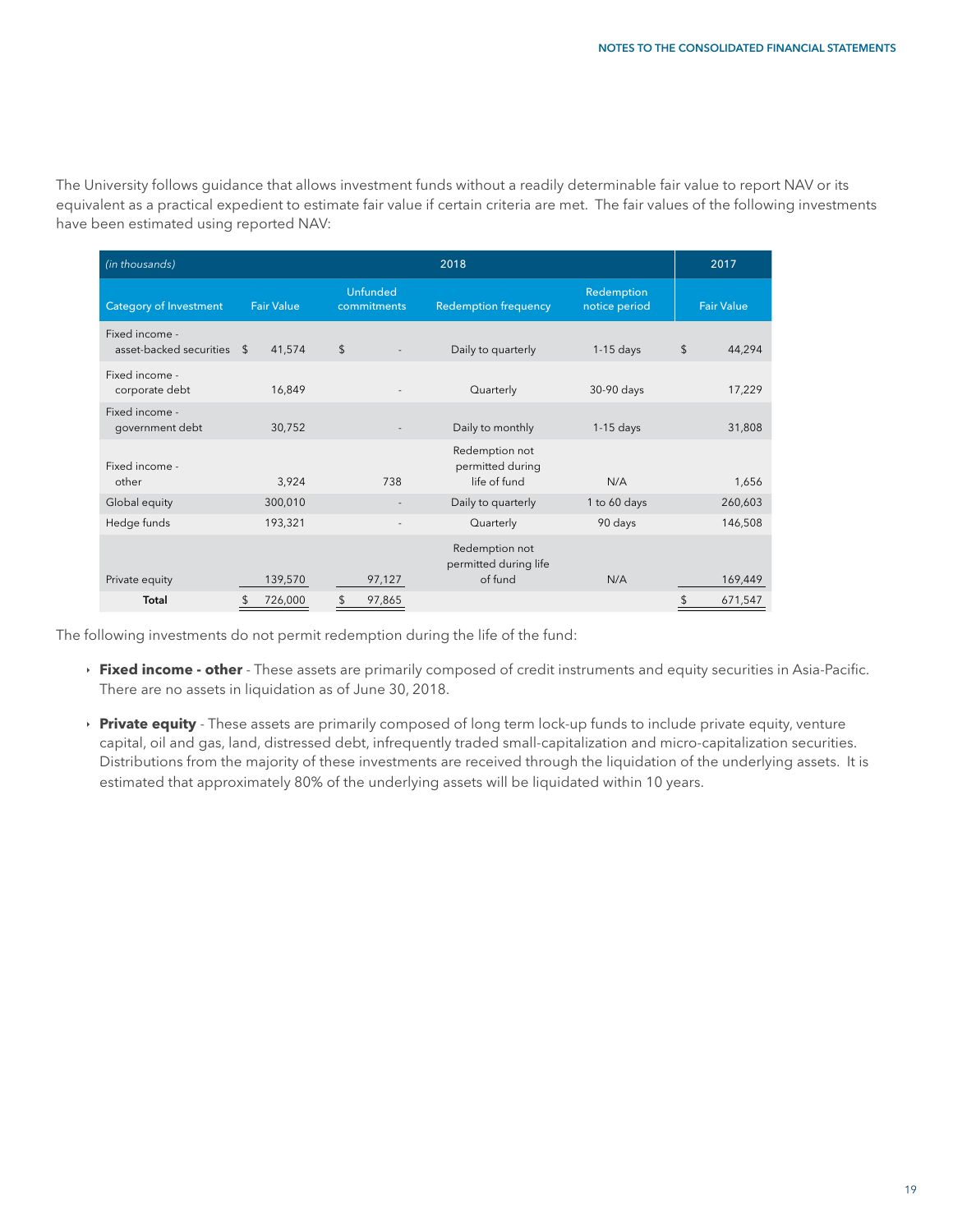#### **Changes in Level 3 Assets**

| (in thousands)                                       | 2018              |                                   |                         |                 |                 |                                                                                                                                                     |  |  |  |
|------------------------------------------------------|-------------------|-----------------------------------|-------------------------|-----------------|-----------------|-----------------------------------------------------------------------------------------------------------------------------------------------------|--|--|--|
|                                                      | Beginning of year | Net realized/<br>unrealized gains | Purchases/<br>additions | <b>Sales</b>    | End of year     | Total net gains<br>included<br>in earnings<br>attributable to<br>the change in net<br>unrealized gains for<br>assets still held at<br>June 30, 2018 |  |  |  |
| Real estate                                          | \$1,003,974       | \$<br>75,555                      | $\mathfrak{L}$<br>657   | \$<br>(71, 109) | \$1,009,077     | \$<br>78,717                                                                                                                                        |  |  |  |
| Split-interest agreements -<br>trusts held by others | 46,633            | 1,419                             | 535                     | (178)           | 48,409          | 1,419                                                                                                                                               |  |  |  |
| Deferred compensation                                | 6,303             | 96                                | 752                     |                 | 7,151           |                                                                                                                                                     |  |  |  |
|                                                      | 1,056,910<br>\$   | 77,070<br>\$                      | 1,944<br>\$             | (71, 287)       | 1,064,637<br>\$ | 80,136<br>\$.                                                                                                                                       |  |  |  |

| (in thousands)                                       |                |                          |                                   |  |                         | 2017 |              |             |  |                 |                                                                                                                                                     |        |
|------------------------------------------------------|----------------|--------------------------|-----------------------------------|--|-------------------------|------|--------------|-------------|--|-----------------|-----------------------------------------------------------------------------------------------------------------------------------------------------|--------|
|                                                      |                | <b>Beginning of year</b> | Net realized/<br>unrealized gains |  | Purchases/<br>additions |      | <b>Sales</b> | End of year |  |                 | Total net gains<br>included<br>in earnings<br>attributable to<br>the change in net<br>unrealized gains for<br>assets still held at<br>June 30, 2017 |        |
| Real estate                                          | $\mathfrak{L}$ | 961,167                  | \$<br>63,310                      |  | \$9,093                 |      | $\sqrt{2}$   | (29, 596)   |  | \$1,003,974     | \$                                                                                                                                                  | 57,114 |
| Split-interest agreements -<br>trusts held by others |                | 40,423                   | 2,090                             |  | 4,180                   |      |              | (60)        |  | 46,633          |                                                                                                                                                     | 2,090  |
| Deferred compensation                                |                | 4,924                    |                                   |  | 1,379                   |      |              |             |  | 6,303           |                                                                                                                                                     |        |
|                                                      | \$             | 1,006,514                | 65,400                            |  | \$14,652                |      |              | (29,656)    |  | \$<br>1,056,910 |                                                                                                                                                     | 59,204 |

Level transfers are accounted for at the beginning of the reporting period and are typically the result of a change in the observability of significant valuation inputs. There were no level transfers in the years ended June 30, 2018 and 2017.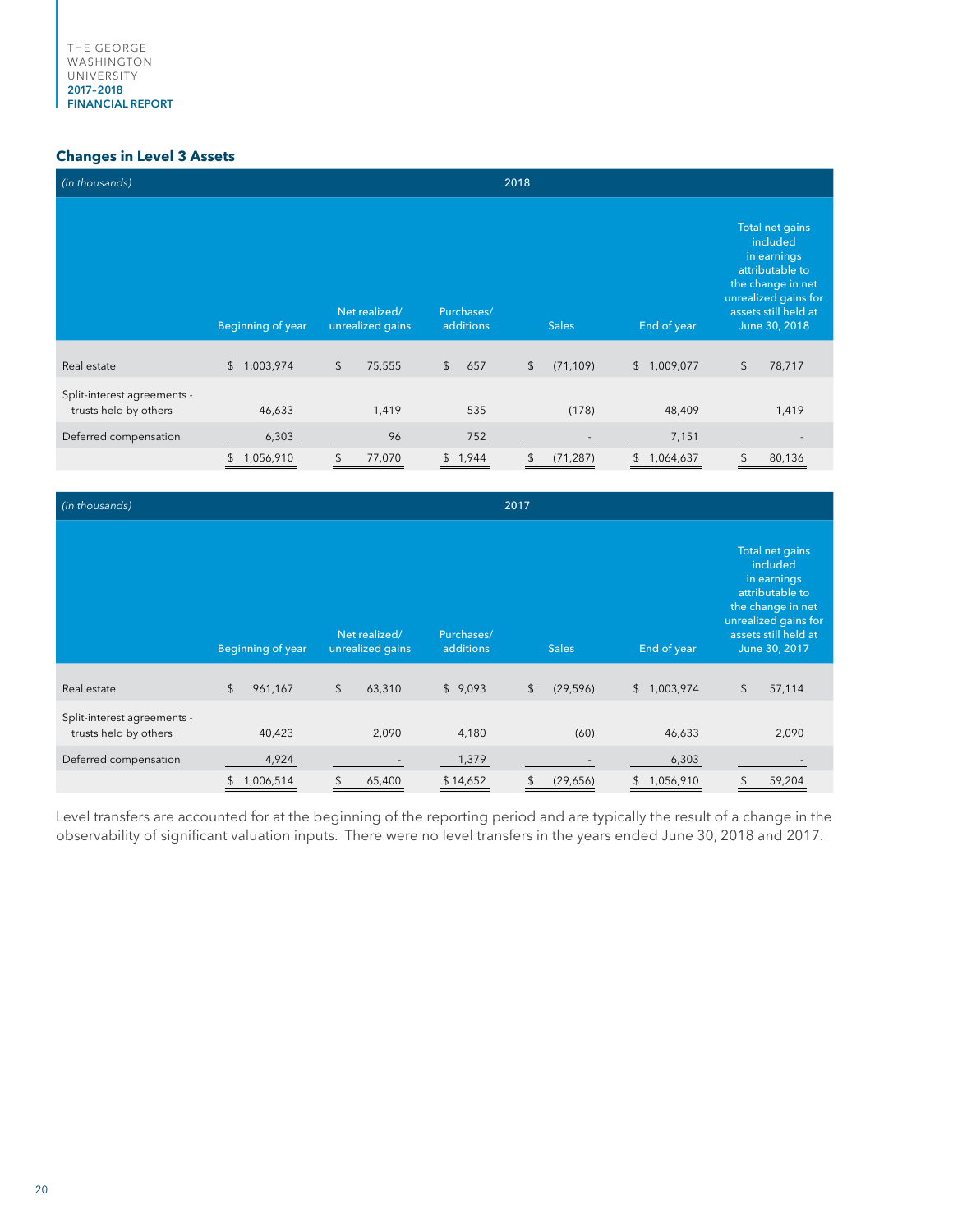Realized/unrealized gains (losses) on Level 3 assets included in changes in net assets are reported in the following revenue categories:

| (in thousands)                                                                            |                      | 2018                                                     |        | 2017       |                                                       |                      |       |                                                          |        |                                                       |       |
|-------------------------------------------------------------------------------------------|----------------------|----------------------------------------------------------|--------|------------|-------------------------------------------------------|----------------------|-------|----------------------------------------------------------|--------|-------------------------------------------------------|-------|
|                                                                                           | Investment<br>income | Investment<br>real property<br>rents and<br>appreciation |        |            | Change in<br>value of<br>split-interest<br>agreements | Investment<br>income |       | Investment<br>real property<br>rents and<br>appreciation |        | Change in<br>value of<br>split-interest<br>agreements |       |
| Total net gains (losses)<br>included in changes<br>in net assets                          | \$<br>(3.174)        | \$                                                       | 78.729 | $\sqrt{2}$ | 1.419                                                 | $\sqrt{2}$           | 6.230 | \$                                                       | 57.080 | \$                                                    | 2,090 |
| Change in net unrealized<br>gains (losses) relating<br>to assets still held at<br>June 30 | \$<br>(12)           | \$                                                       | 78,729 | \$         | 1,419                                                 | \$                   | 34    | \$                                                       | 57,080 | \$                                                    | 2,090 |

#### **NOTE 7 - ENDOWMENT**

The University's Endowment (Endowment) consists of the unitized investment pool, investment real estate, and separately managed funds. The Endowment provides stable financial support to a wide variety of programs and activities in perpetuity, playing a critical role in enabling the University to achieve its mission. Programs supported by the Endowment include scholarships, chairs and professorships, fellowships, research activities, and libraries. The Endowment includes both donorrestricted endowment funds and funds designated by the Board of Trustees to function as endowments. Net assets associated with endowment funds, including Board-designated endowment funds, are classified and reported based on the existence or absence of donor-imposed restrictions.

#### **Interpretation of Relevant Law**

The University interprets the Uniform Prudent Management of Institutional Funds Act of 2007 (UPMIFA) as requiring the preservation of the fair value of the original gift as of the gift date of the donor-restricted endowment funds absent explicit donor stipulations to the contrary.

The University classifies as permanently restricted net assets (a) the original value of gifts donated to the permanent endowment, and (b) accumulations to the permanent endowment made in accordance with the direction of the applicable donor gift instrument. Appreciation on the donor-restricted endowment fund is classified as temporarily restricted net assets until those amounts are appropriated for expenditure by the University in a manner consistent with the standard of prudence prescribed by UPMIFA. The classification of temporarily restricted net assets includes funds donated to the University under an agreement permitting the Board to expend below the original value of the gift in periods of deficient earnings.

In accordance with UPMIFA, the University considers the following factors in making a determination to appropriate or accumulate donor-restricted endowment funds:

- $\cdot$  The preservation of the fund over time
- **IF The purposes of the organization and the donor-restricted endowment fund**
- General economic conditions including the possible effects of inflation and deflation
- ê The investment policies and expected total return from income and the appreciation of investments
- **Other resources of the organization**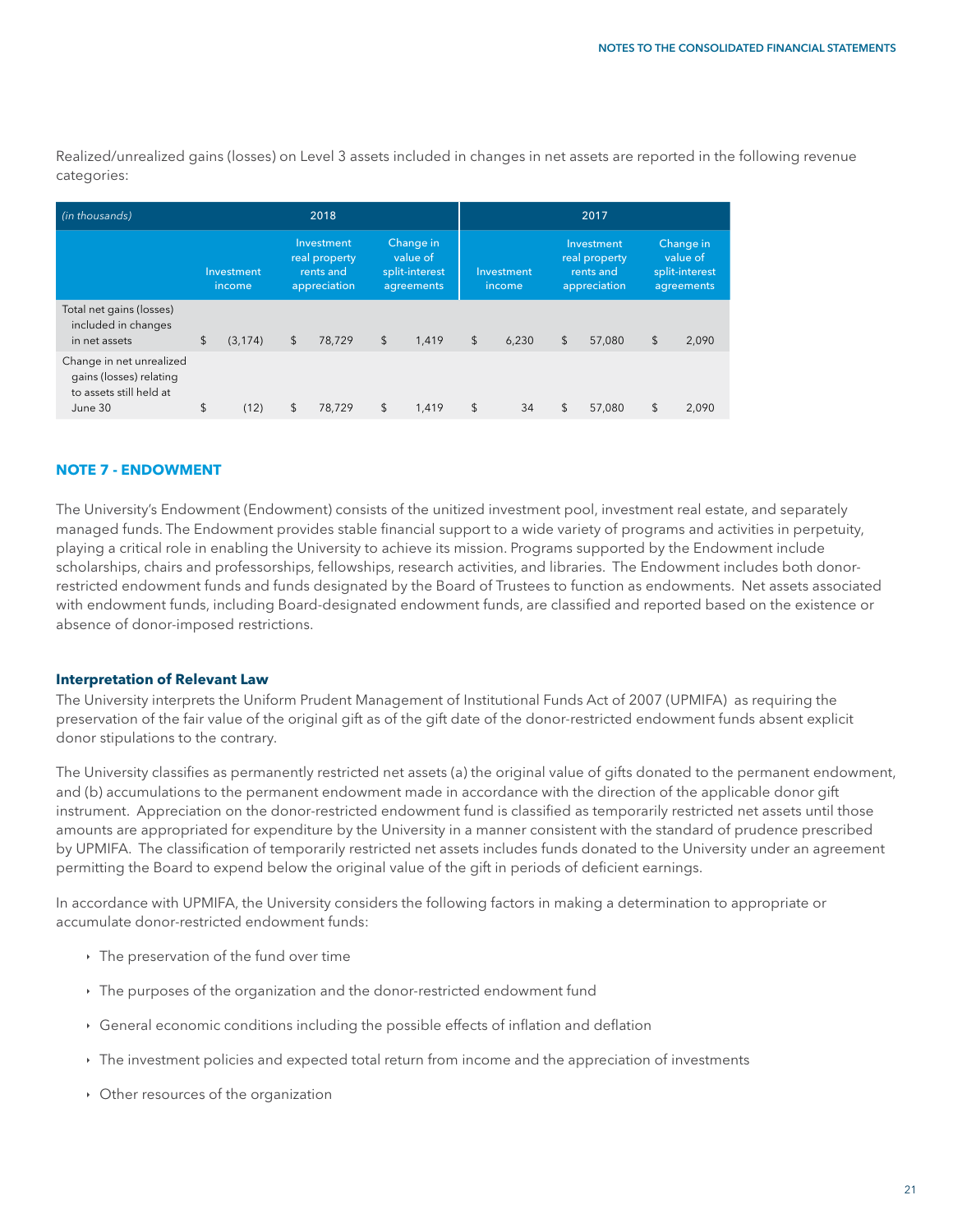Endowment funds are categorized in the following net asset classes:

| (in thousands)               |                                                   | <b>JUNE 30</b> |    |                                            |      |                                            |    |                                            |  |  |  |
|------------------------------|---------------------------------------------------|----------------|----|--------------------------------------------|------|--------------------------------------------|----|--------------------------------------------|--|--|--|
|                              |                                                   | 2018           |    |                                            | 2017 |                                            |    |                                            |  |  |  |
|                              | <b>Donor-restricted</b><br><b>Endowment Funds</b> |                |    | Board-designated<br><b>Endowment Funds</b> |      | Donor-restricted<br><b>Endowment Funds</b> |    | Board-designated<br><b>Endowment Funds</b> |  |  |  |
| Unrestricted                 | \$                                                | (8, 337)       | \$ | 1,253,818                                  | \$   | (6,944)                                    | \$ | 1,196,133                                  |  |  |  |
| Temporarily restricted       |                                                   | 312,779        |    |                                            |      | 304,531                                    |    |                                            |  |  |  |
| Permanently restricted       |                                                   | 240,550        |    |                                            |      | 235,427                                    |    |                                            |  |  |  |
| <b>Total endowment funds</b> |                                                   | 544,992        |    | 1,253,818                                  |      | 533,014                                    |    | 1,196,133                                  |  |  |  |

Changes in endowment funds by net asset classification are summarized as follows:

| (in thousands)                                                 | 2018                |                                         |                                  |                 |  |  |  |  |
|----------------------------------------------------------------|---------------------|-----------------------------------------|----------------------------------|-----------------|--|--|--|--|
|                                                                | <b>Unrestricted</b> | <b>Temporarily</b><br><b>Restricted</b> | Permanently<br><b>Restricted</b> | <b>Total</b>    |  |  |  |  |
| Endowment net assets, beginning of year                        | \$<br>1,189,189     | \$<br>304,531                           | $\mathfrak{L}$<br>235,427        | \$<br>1,729,147 |  |  |  |  |
| Investment return:                                             |                     |                                         |                                  |                 |  |  |  |  |
| Investment income                                              | 17,338              | 5,030                                   |                                  | 22,368          |  |  |  |  |
| Net appreciation<br>(realized and unrealized)                  | 82,322              | 24,114                                  |                                  | 106,436         |  |  |  |  |
| Administrative expenses                                        | (2,204)             | (3, 322)                                |                                  | (5, 526)        |  |  |  |  |
| Total investment return                                        | 97,456              | 25,822                                  |                                  | 123,278         |  |  |  |  |
| Contributions                                                  | 5,575               | 7,962                                   | 4,086                            | 17,623          |  |  |  |  |
| Appropriations for expenditure                                 | (50, 873)           | (31, 854)                               |                                  | (82, 727)       |  |  |  |  |
| Reinvestment of payout and internal<br>transfers to endowments | 4,134               | 6,318                                   | 1,037                            | 11,489          |  |  |  |  |
| Endowment net assets, end of year                              | 1,245,481<br>S      | 312,779<br>\$                           | 240,550                          | 1,798,810       |  |  |  |  |

| (in thousands)                                                 | 2017                                                    |               |                                  |                 |  |  |  |  |
|----------------------------------------------------------------|---------------------------------------------------------|---------------|----------------------------------|-----------------|--|--|--|--|
|                                                                | <b>Temporarily</b><br>Unrestricted<br><b>Restricted</b> |               | Permanently<br><b>Restricted</b> | <b>Total</b>    |  |  |  |  |
| Endowment net assets, beginning of year                        | \$<br>1,086,617                                         | \$<br>254,461 | \$<br>229,200                    | \$<br>1,570,278 |  |  |  |  |
| Investment return:                                             |                                                         |               |                                  |                 |  |  |  |  |
| Investment income                                              | 24,885                                                  | 3,659         |                                  | 28,544          |  |  |  |  |
| Net appreciation<br>(realized and unrealized)                  | 111,269                                                 | 53,146        |                                  | 164,415         |  |  |  |  |
| Administrative expenses                                        | (2, 175)                                                | (2, 216)      |                                  | (4, 391)        |  |  |  |  |
| Total investment return                                        | 133,979                                                 | 54,589        |                                  | 188,568         |  |  |  |  |
| Contributions                                                  | 799                                                     | 8,249         | 3,577                            | 12,625          |  |  |  |  |
| Appropriations for expenditure                                 | (49, 282)                                               | (29, 914)     |                                  | (79, 196)       |  |  |  |  |
| Reinvestment of payout and internal<br>transfers to endowments | 17,076                                                  | 17,146        | 2,650                            | 36,872          |  |  |  |  |
| Endowment net assets, end of year                              | 1,189,189                                               | 304,531<br>\$ | 235,427                          | 1,729,147       |  |  |  |  |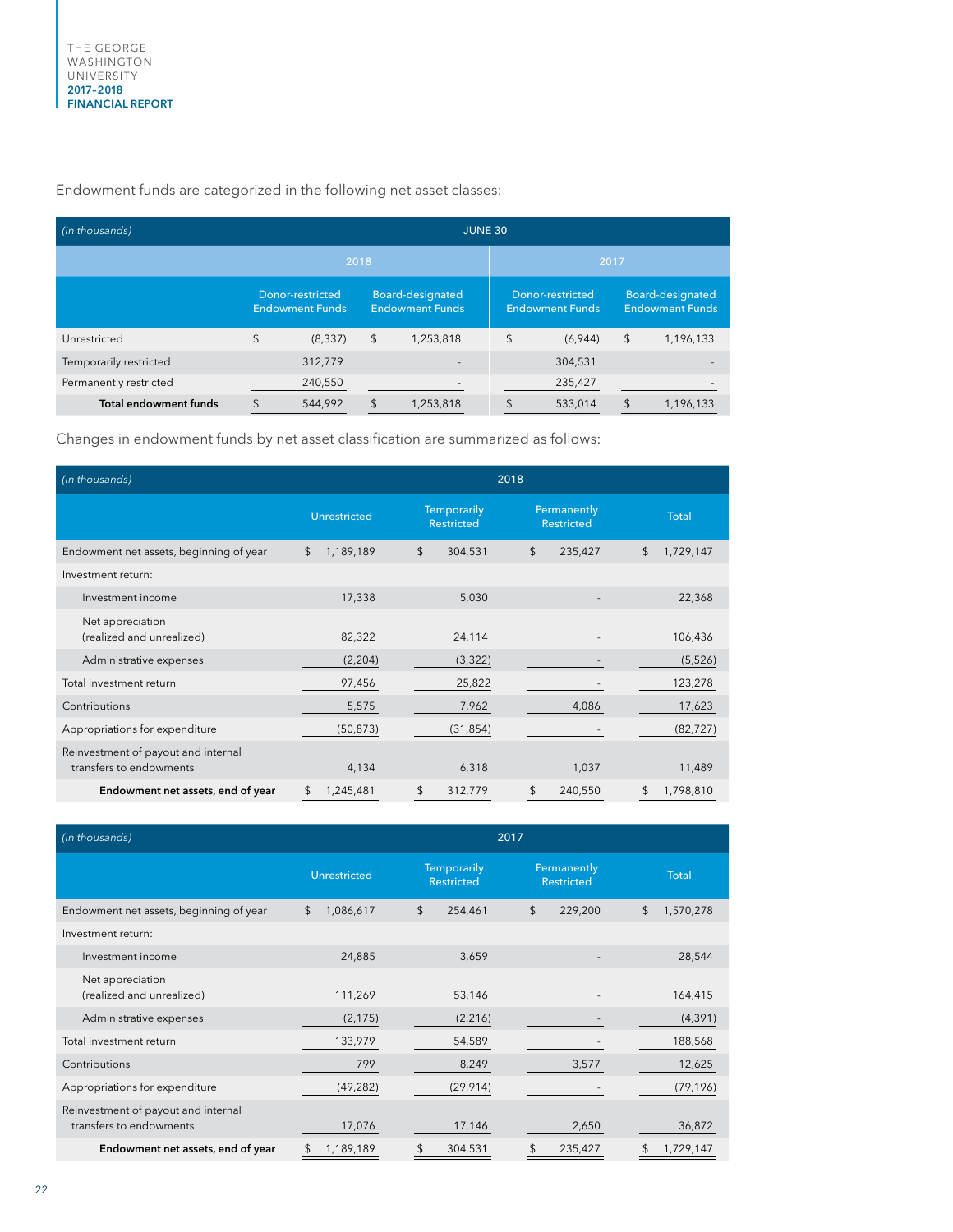#### **Underwater Endowment Funds**

From time to time, the fair value of assets associated with individual donor-restricted endowment funds may fall below the level that the donor or UPMIFA requires the University to retain as a fund of perpetual duration. In accordance with GAAP, deficiencies of this nature that are reported in unrestricted net assets were \$8.3 million and \$6.9 million as of June 30, 2018 and 2017, respectively.

#### **Investment Objectives and Risk Parameters**

The objective of the Endowment is to preserve and enhance the corpus of the endowment over time while also supporting the spending needs of the University. While it is the University's goal to maintain purchasing power in practice, it is not the University's accounting policy to accommodate purchasing power adjustments by classifying any additional portion of net appreciation as permanently restricted. The level of risk is measured by the annualized standard deviation of quarterly portfolio returns and is expected to be that incurred by university endowments of similar size with similar return objectives over a complete market cycle.

#### **Strategies Employed for Achieving Objectives**

Asset allocation policy is the cornerstone of a disciplined, consistent, and diversified approach to achieving the Endowment's investment objectives. The Endowment is broadly diversified across and within asset classes in order to minimize the impact of unexpected asset class- and security- specific adverse results and avoid excessive portfolio volatility. The Endowment's longterm target asset allocation is approved by the Subcommittee on Endowment and Investments of the Board of Trustees.

#### **Spending Policy and How the Investment Objectives Relate to Spending Policy**

The University's Board of Trustees establishes a spending policy that determines how endowment distributions are made. The spending policy is designed to balance current and future spending requirements by ensuring that a portion of investment return is distributed for current expenditure with the remainder reinvested to shield against inflation. The payout rate is approved annually by the Board of Trustees as part of the budget process. Currently, spending increases in the payout are capped by the change in the Consumer Price Index for the Washington, DC metro area, adjusted for new gifts received during the year. The annual payout is intended to approximate 5% of the average fair value of the endowment. In establishing this policy, the University considered the long-term expected return on its endowment.

Accumulated appreciation in endowment funds with donor-restricted corpus is classified as temporarily restricted net assets until appropriated for spending under the spending policy. At the time of appropriation, the amount of investment income necessary to satisfy the spending policy for the endowment fund and related purpose restrictions, if applicable, is reflected as a Net assets released from restriction, which reduces temporarily restricted net assets and increases unrestricted capital and investing net assets. Any excess of income earned over the approved spending amount is retained in unrestricted, temporarily restricted, or permanently restricted net assets depending on donor restrictions.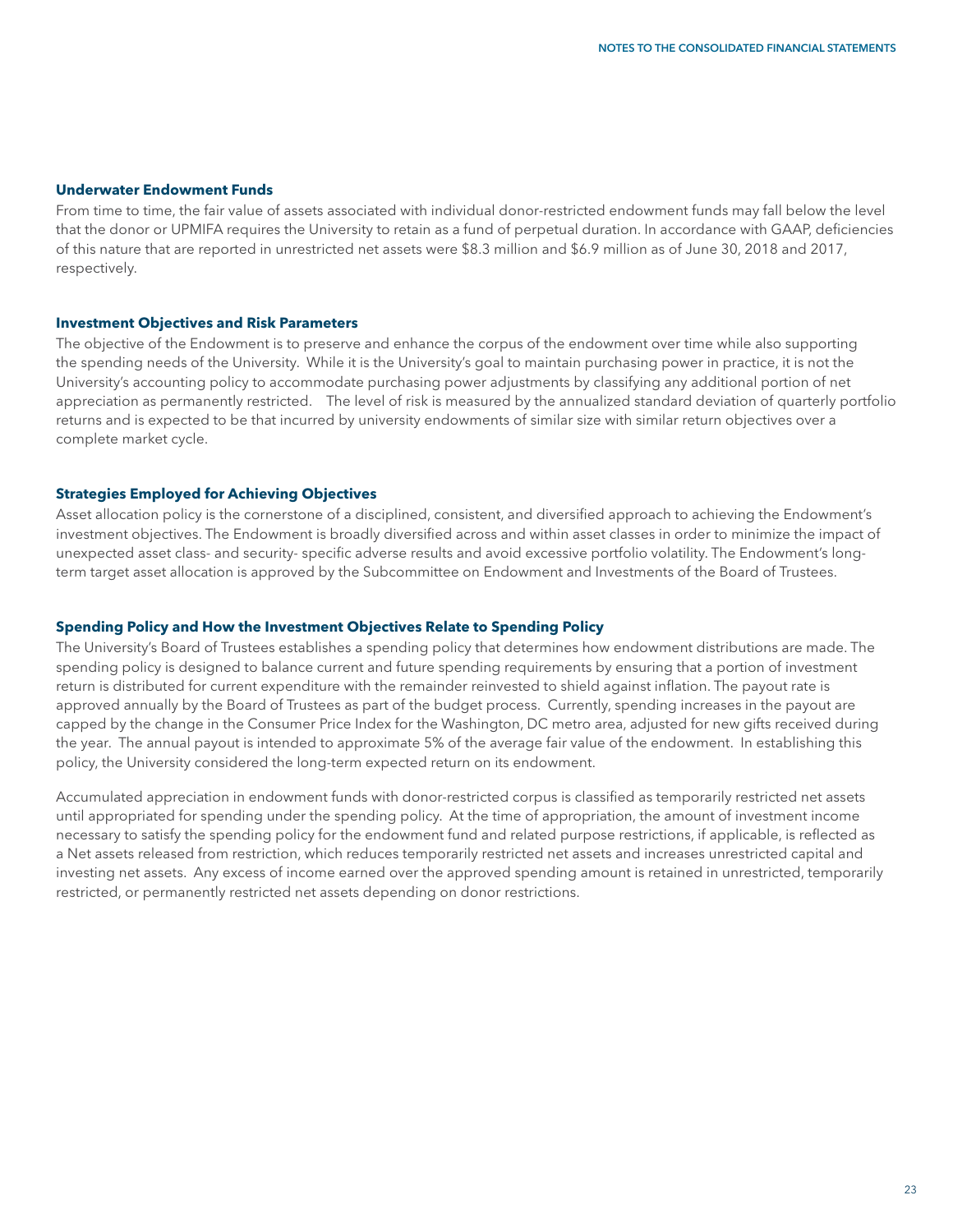#### **NOTE 8 - PROPERTY, PLANT, AND EQUIPMENT**

| (in thousands)                            | <b>JUNE 30</b>   |               |  |  |  |  |
|-------------------------------------------|------------------|---------------|--|--|--|--|
|                                           | 2018             | 2017          |  |  |  |  |
| Land                                      | \$<br>179,591    | \$<br>179,975 |  |  |  |  |
| <b>Buildings</b>                          | 2,180,765        | 2,111,143     |  |  |  |  |
| Construction in progress                  | 22,757           | 26,250        |  |  |  |  |
| Furniture and equipment                   | 175,433          | 167,835       |  |  |  |  |
| Library and historical research materials | 69,540           | 74,230        |  |  |  |  |
| Equipment under capital leases            | 9,298            | 9,917         |  |  |  |  |
|                                           | 2,637,384        | 2,569,350     |  |  |  |  |
| Accumulated depreciation                  | (929, 305)       | (857, 235)    |  |  |  |  |
| <b>Total</b>                              | 1,708,079<br>\$. | 1,712,115     |  |  |  |  |

The value of Construction in progress includes the addition of capitalized interest of approximately \$1.3 million for the year ended June 30, 2017. There was no capitalized interest for the year ended June 30, 2018.

FURNITURE AND EQUIPMENT EXPENDITURES

| (in thousands) | <b>JUNE 30</b> |              |  |  |  |
|----------------|----------------|--------------|--|--|--|
|                | 2018           | 2017         |  |  |  |
| Capitalized    | 14,816<br>\$   | 14,983<br>\$ |  |  |  |
| Expensed       | 14,105         | 16,240       |  |  |  |
| <b>Total</b>   | 28,921         | 31,223       |  |  |  |

#### DEPRECIATION EXPENSE

| (in thousands)                 | <b>JUNE 30</b> |    |        |  |
|--------------------------------|----------------|----|--------|--|
|                                | 2018           |    | 2017   |  |
| <b>Buildings</b>               | \$<br>59,926   | \$ | 56,002 |  |
| Furniture and equipment        | 23,163         |    | 23,098 |  |
| Equipment under capital leases | 1,505          |    | 1,773  |  |
| Total                          | 84,594         |    | 80,873 |  |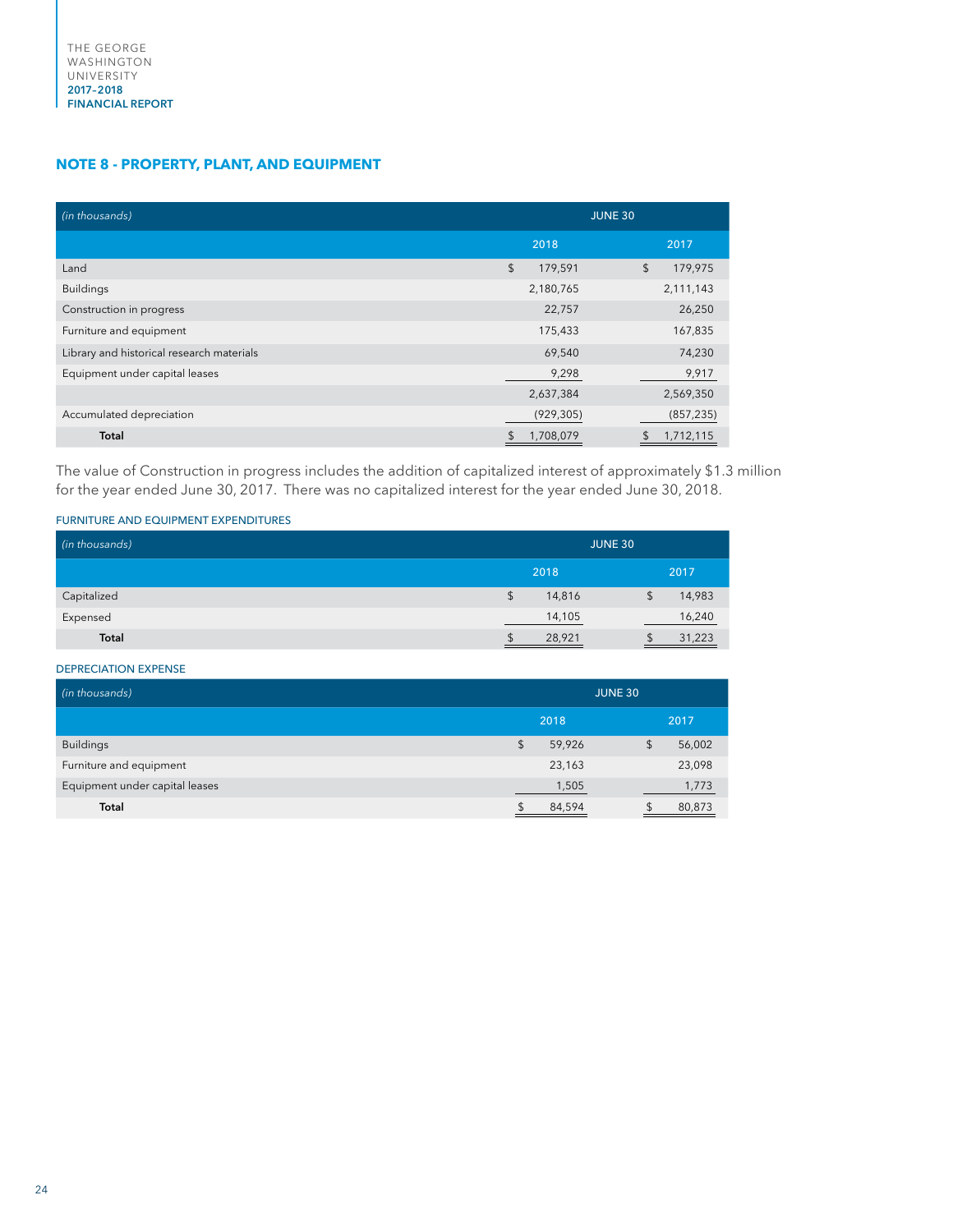#### **NOTE 9 - ACCOUNTS PAYABLE AND ACCRUED EXPENSES**

| (in thousands)                          | <b>JUNE 30</b>          |              |  |
|-----------------------------------------|-------------------------|--------------|--|
|                                         | 2018                    | 2017         |  |
| Accrued building construction payable   | $\frac{1}{2}$<br>14,376 | \$<br>11,703 |  |
| Accrued interest payable                | 21,681                  | 20,769       |  |
| Accrued other liabilities               | 31,039                  | 29,650       |  |
| Accrued payroll and related liabilities | 89,089                  | 84,323       |  |
| Accumulated postretirement liability    | 4,327                   | 5,028        |  |
| Asset retirement obligation             | 1,221                   | 1,203        |  |
| Split-interest agreements               | 6,358                   | 6,528        |  |
| Trade payables                          | 17,487                  | 14,825       |  |
| Other payables                          | 12,595                  | 11,846       |  |
| <b>Total</b>                            | 198,173<br>\$           | 185,875      |  |

#### **NOTE 10 - BONDS AND NOTES PAYABLE**

| (in thousands)                  | <b>JUNE 30</b>                                 |                                       |                       |                       |  |  |
|---------------------------------|------------------------------------------------|---------------------------------------|-----------------------|-----------------------|--|--|
|                                 |                                                | 2018                                  |                       | 2017                  |  |  |
|                                 | Final<br><b>Scheduled</b><br><b>Maturities</b> | <b>Ending</b><br><b>Interest Rate</b> | Amount<br>Outstanding | Amount<br>Outstanding |  |  |
| Taxable bonds:                  |                                                |                                       |                       |                       |  |  |
| 2010 Series General Obligation  | 9/15/2020                                      | Fixed 4.812%                          | \$                    | 80,940<br>\$          |  |  |
| 2011 Series General Obligation  | 9/15/2021                                      | Fixed 4.452%                          |                       | 100,000               |  |  |
| 2011A Series General Obligation | 9/15/2021                                      | Fixed 3.576%                          |                       | 50,000                |  |  |
| 2012 Series General Obligation  | 9/15/2022                                      | Fixed 3.485%                          |                       | 300,000               |  |  |
| 2012A Series General Obligation | 9/15/2017                                      | Fixed 1.827%                          |                       | 168,000               |  |  |
| 2013 Series General Obligation  | 9/15/2043                                      | Fixed 4.363%                          | 170,000               | 170,000               |  |  |
| 2014 Series General Obligation  | 9/15/2044                                      | <b>Fixed 4.3%</b>                     | 300,000               | 300,000               |  |  |
| 2015 Series General Obligation  | 9/15/2045                                      | Fixed 4.868%                          | 350,000               | 350,000               |  |  |
| 2016 Series General Obligation  | 9/15/2046                                      | Fixed 3.545%                          | 250,000               | 250,000               |  |  |
| 2018 Series General Obligation  | 9/15/2048                                      | Fixed 4.126%                          | 795,000               |                       |  |  |
| Unsecured note payable          | 5/1/2021                                       | Fixed 3%                              | 51                    | 68                    |  |  |
|                                 |                                                |                                       | 1,865,051             | 1,769,008             |  |  |
| Less: debt issuance costs       |                                                |                                       | (9,078)               | (7,063)               |  |  |
| <b>Total</b>                    |                                                |                                       | 1,855,973             | 1,761,945<br>\$       |  |  |

As of June 30, 2018, the University has two renewable available lines of credit with a national bank totaling \$150 million. These lines of credit have variable interest rates and expire in 2019 and 2020. There were no amounts outstanding under lines of credit at June 30, 2018 or 2017.

2018 bond issuance - In March 2018, the University issued \$795 million in Series 2018 taxable, fixed-rate bonds at 4.126% with a maturity date of September 15, 2048. The bond proceeds were used to repay Series 2010, 2011, 2011A, and 2012 fixed-rate bonds totaling \$521 million at average rate of 4.1%. The remaining portion of proceeds will be used for construction of student housing and to enhance the University's academic mission.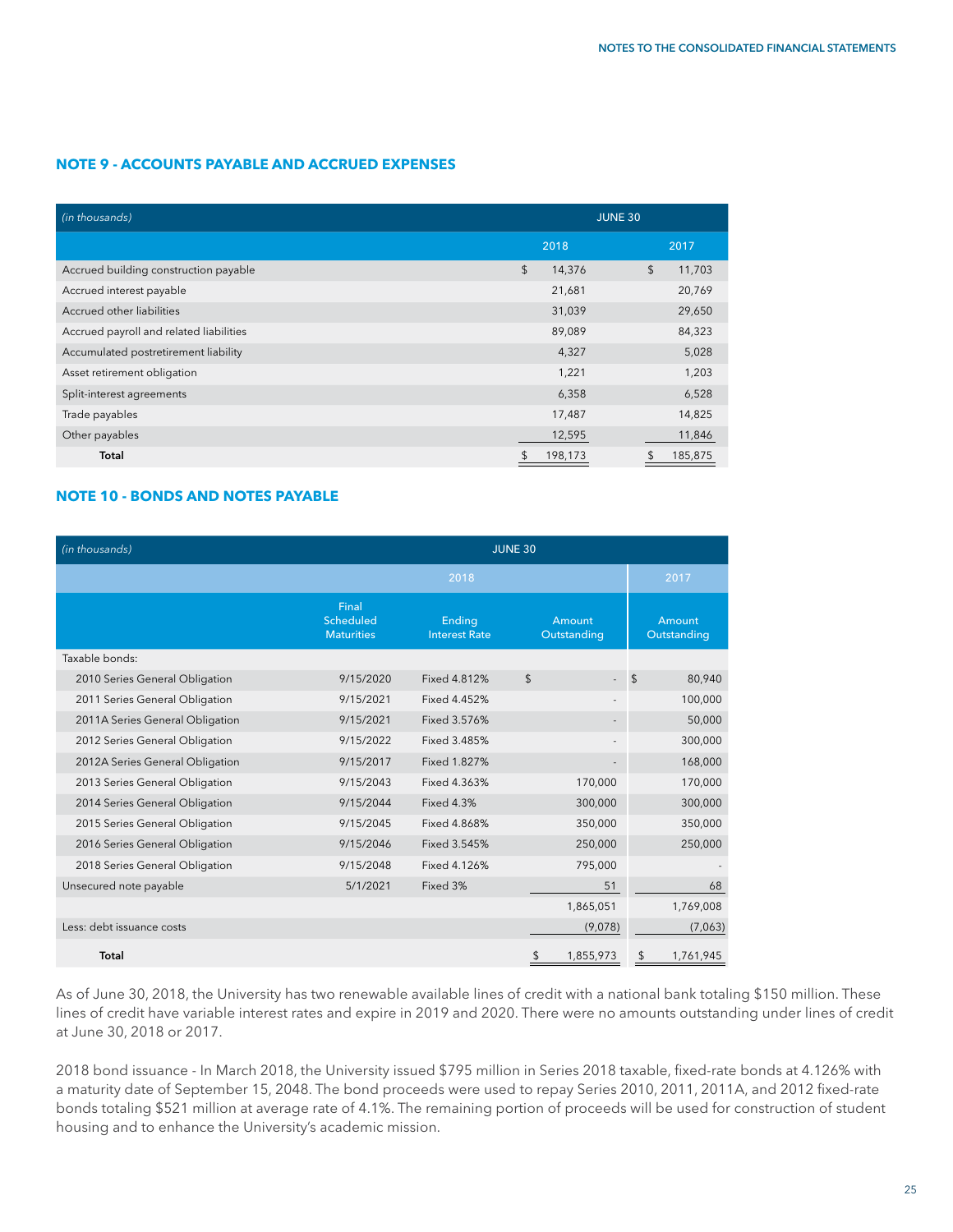| (in thousands)     | <b>JUNE 30</b>           |    |        |    |        |
|--------------------|--------------------------|----|--------|----|--------|
| Interest expense   | <b>Expense category</b>  |    | 2018   |    | 2017   |
| Bonds/note payable | Interest                 | \$ | 62,267 | \$ | 60,032 |
| Rental property    | Investment real property |    | 10,985 |    | 10,382 |
| Capital leases     | Interest                 |    | 63     |    | 115    |
| Total              |                          | \$ | 73,315 | \$ | 70,529 |

As of June 30, 2018, principal payments are due on bonds and note payable in accordance with the following schedule:

| Fiscal Year Ending June 30 | (in thousands) |  |  |
|----------------------------|----------------|--|--|
| 2019                       | \$<br>17       |  |  |
| 2020                       | 17             |  |  |
| 2021                       | 17             |  |  |
| 2022                       |                |  |  |
| 2023                       |                |  |  |
| Thereafter                 | 1,865,000      |  |  |
| Total                      | 1,865,051      |  |  |

#### **NOTE 11 - COMMITMENTS AND CONTINGENCIES**

The University is a defendant in certain pending civil suits. Based upon information currently available, management believes that any liability resulting therefrom will not materially affect the financial position or changes in net assets of the University.

Amounts received and expended by the University under various federal and state programs are subject to audit by government agencies. Management believes that adjustments, if any, which might result from such audits would not have a significant impact upon the consolidated financial position or changes in net assets of the University.

The University leases certain office, academic, residential, and administrative facilities under non-cancelable operating leases expiring at various dates through 2028. Rent expense under operating leases totaled \$14.9 million and \$15.7 million for the years ended June 30, 2018 and 2017, respectively. The aggregate minimum lease payments under these operating leases are as follows:

| Fiscal Year Ending June 30 |     | (in thousands) |
|----------------------------|-----|----------------|
| 2019                       | \$  | 12,263         |
| 2020                       |     | 10,910         |
| 2021                       |     | 10,983         |
| 2022                       |     | 9,465          |
| 2023                       |     | 9,414          |
| Thereafter                 |     | 18,181         |
| Total                      | \$. | 71,216         |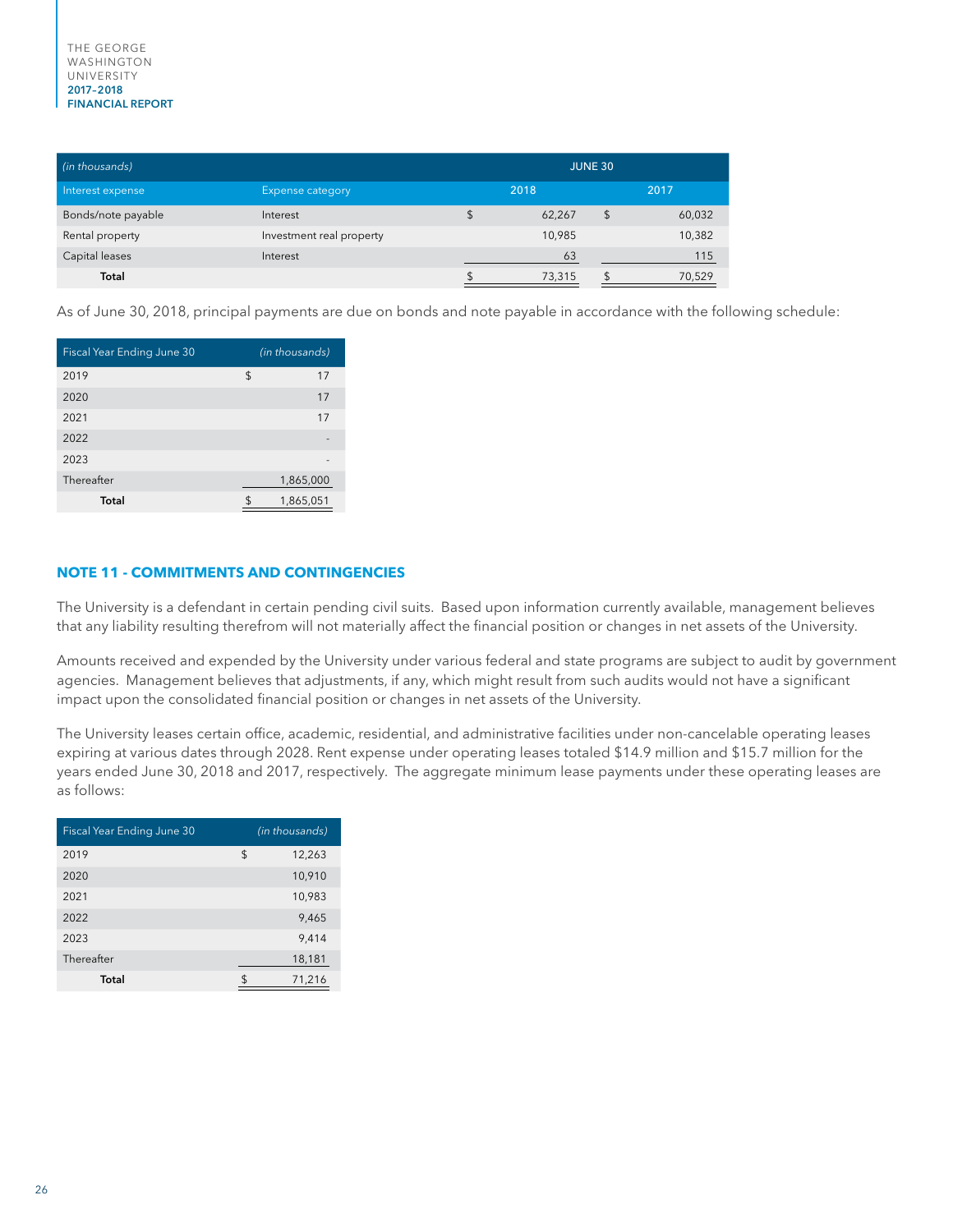#### **NOTE 12 - NET ASSETS**

Net assets and revenues, gains, and losses are classified based on the existence or absence of donor-imposed restrictions. Accordingly, net assets of the University are classified and reported as follows:

Permanently restricted - Net assets subject to donor-imposed restrictions that stipulate they be maintained permanently by the University. Generally, the donors of these assets permit the University to use all or part of the income earned on related investments for general or specific purposes.

**Temporarily restricted** - Net assets subject to donor-imposed restrictions that may be or will be met either by actions of the University and/or by the passage of time.

Temporarily and permanently restricted net assets consist of the following:

| (in thousands)                   | <b>JUNE 30</b>                                                              |                |                                  |                                  |  |
|----------------------------------|-----------------------------------------------------------------------------|----------------|----------------------------------|----------------------------------|--|
|                                  |                                                                             | 2018           |                                  | 2017                             |  |
|                                  | <b>Temporarily</b><br>Permanently<br><b>Restricted</b><br><b>Restricted</b> |                | Temporarily<br><b>Restricted</b> | Permanently<br><b>Restricted</b> |  |
| <b>Building funds</b>            | \$<br>2,173                                                                 | $\updownarrow$ | 23,263<br>\$                     | \$                               |  |
| Endowment funds:                 |                                                                             |                |                                  |                                  |  |
| Instruction and academic support | 194,673                                                                     | 141,731        | 193,229                          | 140,189                          |  |
| Student aid                      | 95,812                                                                      | 86,622         | 88,773                           | 83,586                           |  |
| <b>Building funds</b>            | 847                                                                         | 632            | 871                              | 632                              |  |
| Other endowments                 | 21,447                                                                      | 11,565         | 21,658                           | 11,020                           |  |
|                                  | 312,779                                                                     | 240,550        | 304,531                          | 235,427                          |  |
| Loan funds                       |                                                                             | 3,816          |                                  | 3,812                            |  |
| Pledges:                         |                                                                             |                |                                  |                                  |  |
| Instruction and academic support | 23,284                                                                      | 833            | 26,075                           | 865                              |  |
| Student aid                      | 12,252                                                                      | 391            | 14,129                           | 383                              |  |
| <b>Building funds</b>            | 2,407                                                                       |                | 2,997                            |                                  |  |
| Other pledges                    | 8,204                                                                       |                | 11,996                           |                                  |  |
|                                  | 46,147                                                                      | 1,224          | 55,197                           | 1,249                            |  |
| Split-interest agreements        | 28,239                                                                      | 27,799         | 27,720                           | 26,903                           |  |
| Other                            | 38,509                                                                      | 13,192         | 54,176                           | 11,855                           |  |
| <b>Total</b>                     | \$<br>427,847                                                               | \$<br>286,581  | 464,887<br>\$                    | \$<br>279,246                    |  |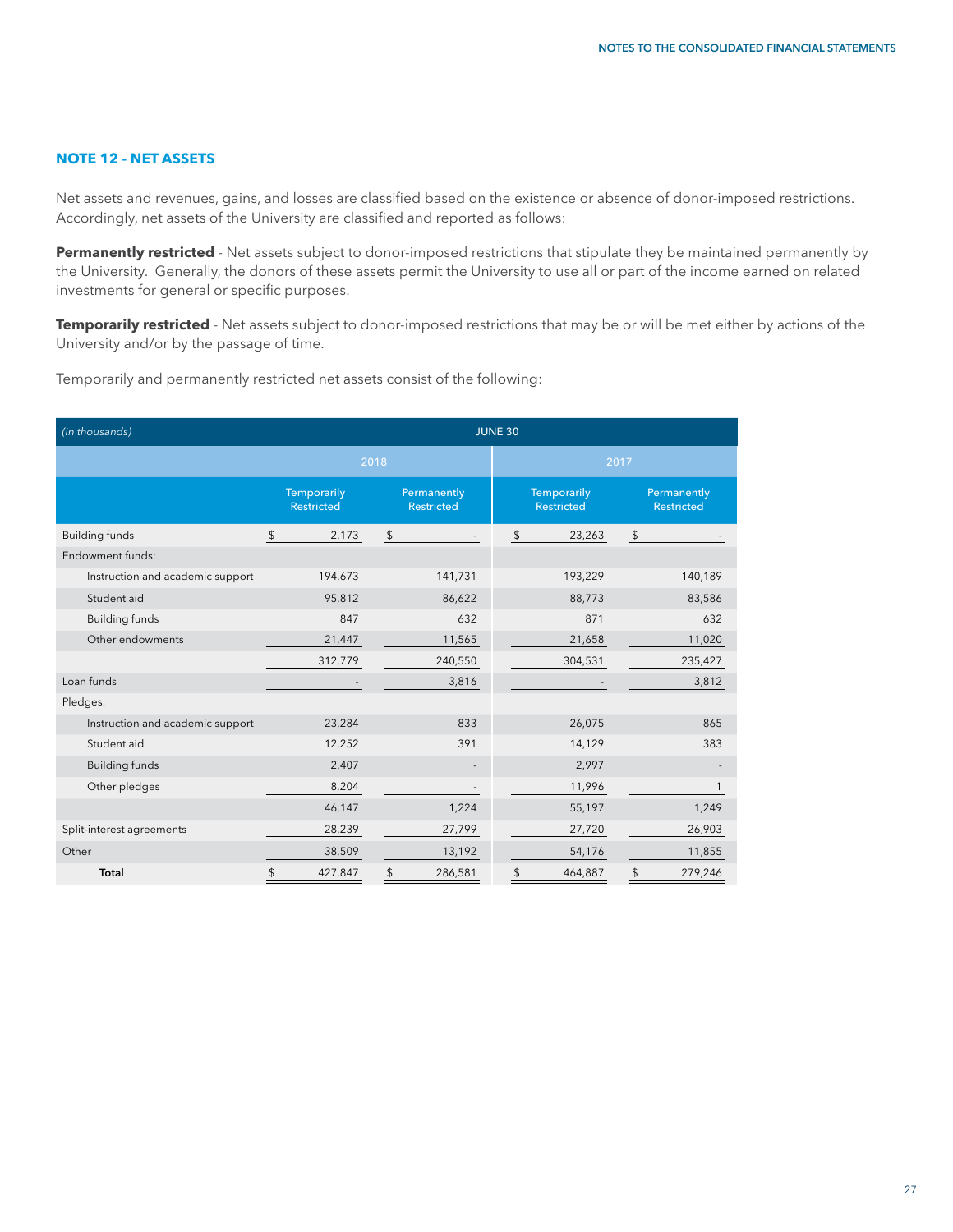#### **NOTE 13 - PROGRAM AND SUPPORTING ACTIVITIES EXPENSE**

| (in thousands)                   | <b>JUNE 30</b> |           |    |           |  |
|----------------------------------|----------------|-----------|----|-----------|--|
|                                  |                | 2018      |    | 2017      |  |
| Instruction and academic support | \$             | 746,025   | \$ | 706,209   |  |
| Research                         |                | 205,820   |    | 193,102   |  |
| Auxiliary enterprises            |                | 93,663    |    | 94,290    |  |
| Student services                 |                | 106,244   |    | 104,123   |  |
| Institutional support            |                | 122,320   |    | 127,020   |  |
| Independent operations           |                | 36,632    |    | 35,055    |  |
| Student aid                      |                | 17,243    |    | 17,099    |  |
| <b>Total</b>                     |                | 1,327,947 |    | 1,276,898 |  |

Independent operations include expenses associated with the University's investment real estate operations.

Costs related to the maintenance and operation of physical plant of \$222.8 million and \$214.8 million for the years ended June 30, 2018 and 2017, respectively, include depreciation of plant assets and interest on plant debt. These costs are allocated among program and supporting activities based upon periodic inventories of facility square foot usage. Interest on plant debt is allocated based on the percentage of actual interest expense attributable to properties.

Technology costs of \$75.1 million and \$71.9 million for the years ended June 30, 2018 and 2017, respectively, are allocated to other functions based upon relative benefits provided to academic and administrative users of the services. Technology costs include expenses associated with the operation and maintenance of administrative systems, campus network and telecommunications systems, computing labs, and related support for students and faculty.

#### **NOTE 14 - RETIREMENT PLANS AND POSTRETIREMENT BENEFITS**

Full-time and regular part-time faculty and staff are eligible for participation in the University's defined contribution retirement program. The program is administered by the University. Independent vendors receive contributions for the plan for investment purposes and process distributions from the plan. Any present or future employee who completes two years of service becomes eligible to participate in the program.

The plan consists of both a noncontributory and a matching component. All eligible participants receive a contribution equal to 4% of their base salary. In addition, for those employees electing to participate in the matching portion of the program, the University contributes an additional amount equal to 1½% for each 1% of eligible compensation contributed by the employee, but not to exceed an amount equal to 6% of the participant's eligible compensation. Participants are immediately fully vested in both types of the University's contributions. Eligible participants direct the investment of contributions made on their behalf. For eligible participants who do not provide investment direction for contributions, the University contributions are invested in a Qualified Default Investment Alternative based on the expected year of retirement. University contributions to the retirement plan amounted to \$39.2 million and \$38.3 million for the years ended June 30, 2018 and 2017, respectively.

The University provides health care and life insurance benefits to certain retired employees. These employees become eligible for benefits after meeting age and service requirements. Effective June 1, 2017, the University updated its post retirement benefit plan to provide a Medicare health insurance exchange for retirees and long-term disability participants who are age 65 or older. A Retiree Health Savings Plan is provided for retirees who are under age 65 or are not Medicare eligible. The plan change reduced the accumulated postretirement liability by approximately \$16 million. The University's policy is to fund postretirement benefits as payments are made. Accounts payable and accrued expenses include accumulated postretirement liability of \$4.3 million and \$5.0 million as of June 30, 2018 and 2017, respectively.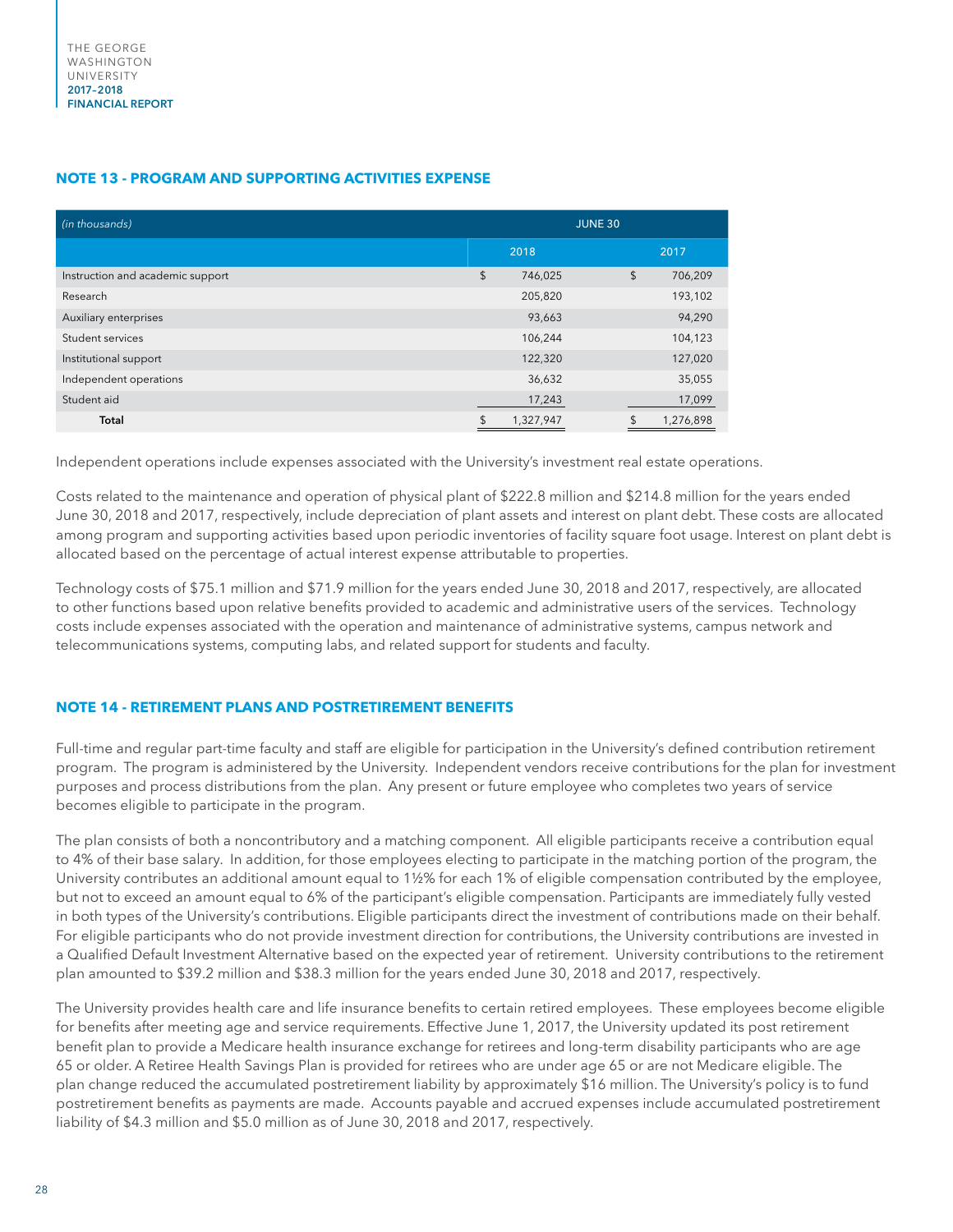#### **NOTE 15 - RELATED PARTIES**

#### **MEDICAL FACULTY ASSOCIATES, INC.**

The University has an Academic Affiliation Agreement with Medical Faculty Associates, Inc. (MFA). Under the agreement, MFA provides clinical teaching, research, and administrative services to the University which totaled approximately \$34.6 million and \$31.7 million for the years ended June 30, 2018 and 2017, respectively. In addition, MFA leases certain office space, uses operational services, and provides academic support. Medical education agreements and other revenue of approximately \$11.0 million and \$11.2 million was reported for the years ended June 30, 2018 and 2017, respectively. In January 2016, the University provided a \$20 million line of credit to the MFA.

Outstanding balances associated with the MFA are:

| (in thousands)            | <b>JUNE 30</b> |    |         |  |
|---------------------------|----------------|----|---------|--|
|                           | 2018<br>2017   |    |         |  |
| Line of credit receivable | \$<br>17,500   | \$ | 5,000   |  |
| Trade receivable          | 702            |    | 822     |  |
| Trade payable             | (1,842)        |    | (2,693) |  |
| Net receivable            | 16,360         |    | 3,129   |  |

#### **DISTRICT HOSPITAL PARTNERS, L.P.**

The University has a 20% limited partnership interest in District Hospital Partners, L.P. (DHP), which owns and operates the GW Hospital and provides support to the University in developing and maintaining the medical academic and research programs. The University's investment in DHP is recorded on the equity basis of accounting. The University's share of the partnership's profits for the years ended June 30, 2018 and 2017 was approximately \$14.7 million and \$16.0 million, respectively.

The University and DHP have executed several agreements, which reimburse or compensate the University for providing services or personnel to assist in the continued operations of the GW Hospital. Medical education agreements revenue of approximately \$36.7 million and \$34.8 million was reported for the years ended June 30, 2018 and 2017, respectively. The receivable from DHP for the unpaid balance of these services is \$6.9 million and \$4.5 million as of June 30, 2018 and 2017, respectively.

#### **NOTE 16 – SUBSEQUENT EVENTS**

The University has performed an evaluation of subsequent events through September 18, 2018, which is the date the financial statements were issued, noting no other events which affect the financial statements as of June 30, 2018.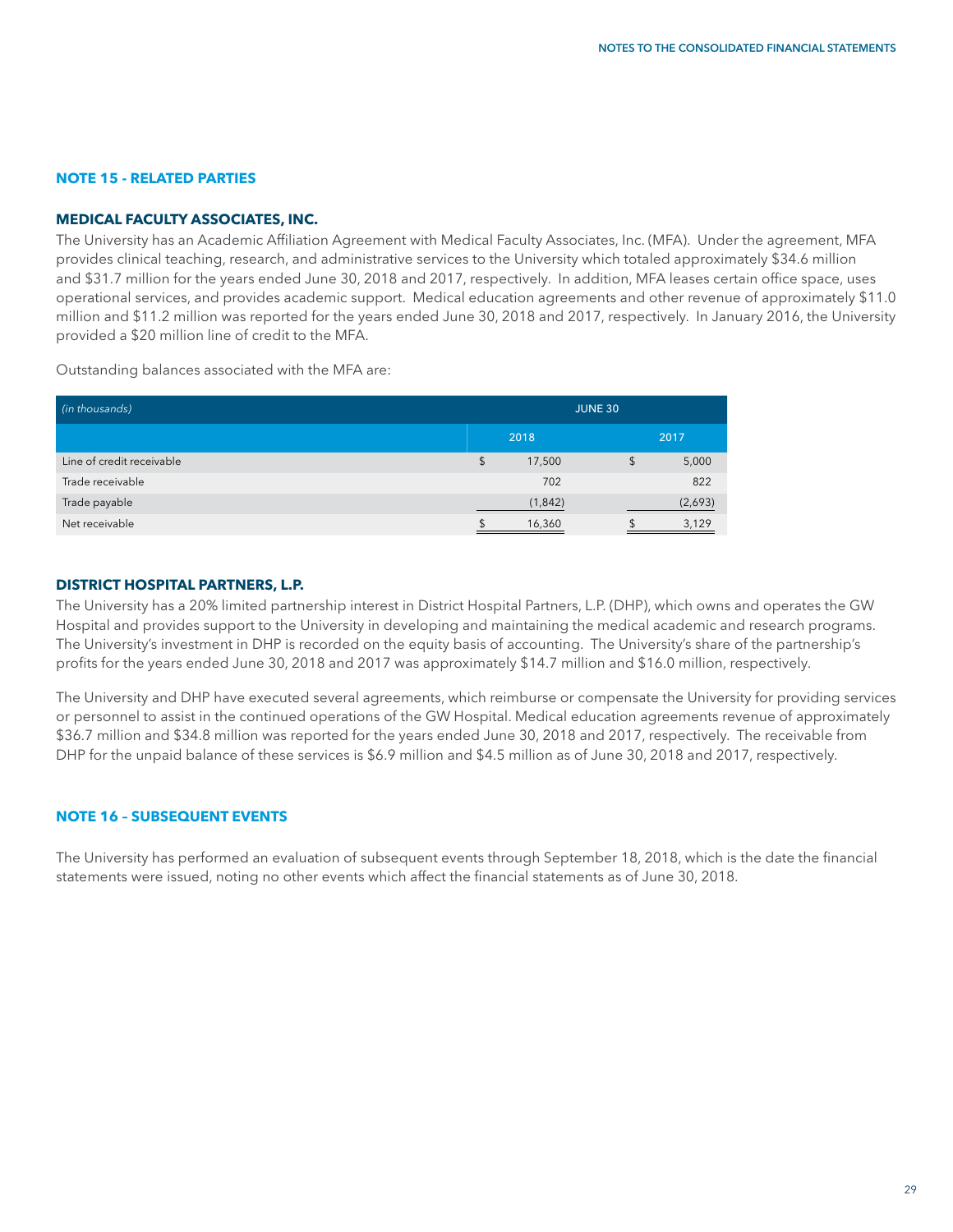THE GEORGE WASHINGTON UNIVERSITY 2017–2018 FINANCIAL REPORT

# *Board of Trustees*

# **JULY 1, 2018 - JUNE 30, 2019**

**Nelson A. Carbonell Jr.** *Chair of the Board*

**Ellen M. Zane** *Vice Chair of the Board*

**Grace E. Speights** *Secretary of the Board*

#### TRUSTEES:

W. Scott Amey Gabbi Baker Christine Piorkowski Barth Charles R. Bendit Roslyn M. Brock Mark H. Chichester Amr A. ElSawy Peter Harrison

Diana B. Henriques A. Michael Hoffman Madeleine S. Jacobs Todd Klein Thomas J. LeBlanc (ex-officio) Chelsea Lenhart Ann Walker Marchant Judith Lane Rogers Avram Tucker George W. Wellde, Jr.

#### CHAIR EMERITI:

Oliver T. Carr, Jr. John D. Zeglis, W. Russell Ramsey

#### TRUSTEES EMERITI:

Richard Blackburn Joseph L. Brand Nancy Broyhill The Honorable Mortimer M. Caplin Henry "Ric" Duques Emilio Fernandez I. Allan From Morton I. Funger David Gladstone Gary Granoff Patricia D. Gurne Mark V. Hughes Theodore N. Lerner Thaddeus A. Lindner Raymond J. Oglethorpe The Honorable B. J. Penn

Linda D. Rabbitt Sharon Percy Rockefeller Mark R. Shenkman Lydia W. Thomas Robert L. Tull The Honorable Mark R. Warner J. McDonald Williams

# *University Officials* **EFFECTIVE AUGUST 2018**

#### OFFICE OF THE PRESIDENT

Thomas J. LeBlanc *President*

Aristide J. Collins Jr. *Vice President, Chief of Staff, and Secretary of the University*

#### **UNIVERSITY** ADMINISTRATORS

Jeffrey Akman *Vice President for Health Affairs*

Donna Arbide *Vice President for Development and Alumni Relations*

Mark Diaz *Executive Vice President and Chief Financial Officer*

Sharon L. Heinle *Associate Vice President and Comptroller*

Forrest Maltzman *Provost and Executive Vice President for Academic Affairs*

Antoinette P. McCorvey *Deputy Executive Vice President and Chief Financial Officer*

Robert H. Miller *Vice President for Research*

Beth Nolan *Senior Vice President and General Counsel*

Lorraine A. Voles *Vice President for External Relations*

#### DEANS

Jeffrey Akman *School of Medicine and Health Sciences* 

Reuben E. Brigety II *Elliott School of International Affairs*

Christopher J. Deering *College of Professional Studies (interim)*

Michael J. Feuer *Graduate School of Education and Human Development* 

Lynn R. Goldman *Milken Institute School of Public Health*

Geneva Henry *Libraries and Academic Innovation*

Pamela Jeffries *School of Nursing*

Anuj Mehrotra *School of Business*

Blake D. Morant *GW Law*

Rumana Riffat *School of Engineering and Applied Science (interim)*

Paul Wahlbeck *Columbian College of Arts and Sciences (interim)*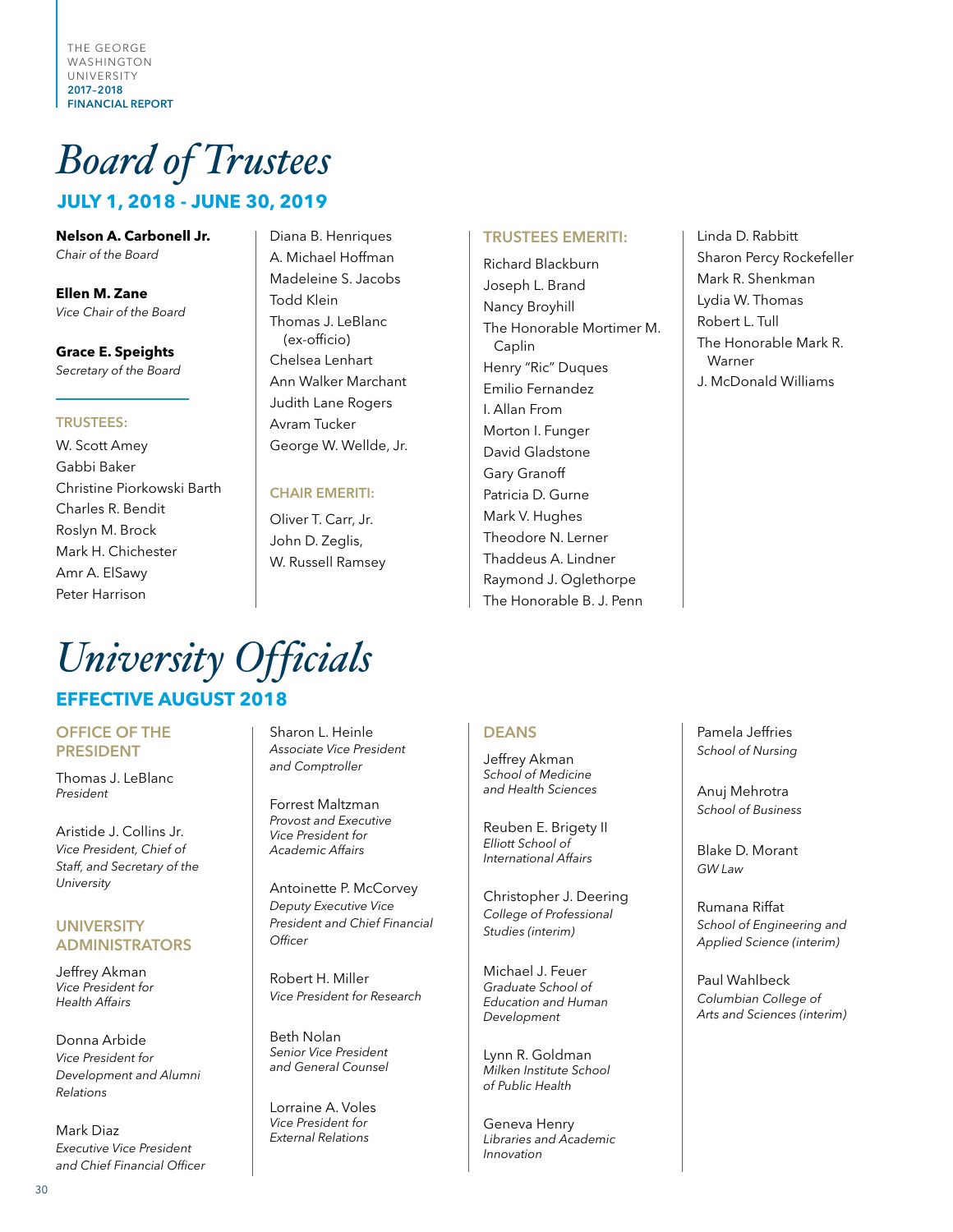#### Summary of Financial Results and Enrollment

| <b>FINANCIAL RESULTS</b>          | <b>YEAR END</b> |           |                |           |
|-----------------------------------|-----------------|-----------|----------------|-----------|
| (in thousands)                    |                 | 2018      |                | 2017      |
| Assets                            | $\sqrt{2}$      | 4,567,631 | $\frac{1}{2}$  | 4,383,980 |
| Net assets                        | $\mathfrak{S}$  | 2,395,117 | $\frac{1}{2}$  | 2,321,845 |
| Increase/(Decrease) in net assets | \$              | 73,272    | $\mathfrak{L}$ | 198,848   |
| Investments                       | $\mathsf{\$}$   | 2,253,952 | $\frac{1}{2}$  | 2,165,852 |
| Bonds and notes payable           | \$              | 1,855,973 | $\mathsf{\$}$  | 1,761,945 |
| Revenues                          | \$              | 1,402,923 | \$             | 1,461,146 |
| Expenses                          | \$              | 1,327,947 | \$             | 1,276,898 |
| Capital expenditures              | \$              | 76,236    | \$             | 71,577    |

| <b>ENROLLMENT</b>                         | <b>ACADEMIC YEAR END</b> |        |        |        |        |  |
|-------------------------------------------|--------------------------|--------|--------|--------|--------|--|
|                                           | 2018                     | 2017   | 2016   | 2015   | 2014   |  |
| <b>STUDENTS-FTE</b>                       |                          |        |        |        |        |  |
| Undergraduate                             | 11,203                   | 10,724 | 10,435 | 10,046 | 9,770  |  |
| Graduate                                  | 9,931                    | 9,579  | 8,983  | 8,804  | 8,837  |  |
| Law $(J.D.)$                              | 1,446                    | 1,632  | 1,663  | 1,602  | 1,565  |  |
| Medical (M.D.)                            | 705                      | 718    | 727    | 705    | 714    |  |
| Non-degree                                | 217                      | 213    | 225    | 252    | 246    |  |
| Total fall enrollment                     | 23,502                   | 22,866 | 22,033 | 21,409 | 21,132 |  |
| <b>UNDERGRADUATE</b><br><b>ADMISSIONS</b> |                          |        |        |        |        |  |
| Applications                              | 26,987                   | 25,488 | 19,837 | 19,069 | 21,789 |  |
| Selectivity Ratio                         | 41%                      | 40%    | 46%    | 44%    | 34%    |  |
| <b>Matriculation Ratio</b>                | 24%                      | 25%    | 28%    | 29%    | 31%    |  |
| <b>GRADUATE ADMISSIONS</b>                |                          |        |        |        |        |  |
| Applications                              | 26,116                   | 23,715 | 22,348 | 22,257 | 22,452 |  |
| Selectivity ratio                         | 51%                      | 51%    | 51%    | 47%    | 47%    |  |
| Matriculation ratio                       | 39%                      | 41%    | 41%    | 42%    | 42%    |  |
| <b>LAW (J.D.)</b>                         |                          |        |        |        |        |  |
| Applications                              | 7,460                    | 7,214  | 7,028  | 6,264  | 6,844  |  |
| Selectivity ratio                         | 33%                      | 37%    | 40%    | 46%    | 42%    |  |
| Matriculation ratio                       | 16%                      | 17%    | 16%    | 19%    | 17%    |  |
| <b>MEDICINE (M.D.)</b>                    |                          |        |        |        |        |  |
| Applications                              | 11,432                   | 12,393 | 11,839 | 10,981 | 10,397 |  |
| Selectivity ratio                         | 3%                       | 3%     | 3%     | 3%     | 3%     |  |
| Matriculation ratio                       | 52%                      | 54%    | 56%    | 56%    | 52%    |  |
| <b>DEGREES CONFERRED</b>                  |                          |        |        |        |        |  |
| Baccalaureate                             | 2,725                    | 2,595  | 2,441  | 2,311  | 2,482  |  |
| Master's                                  | 4,774                    | 4,363  | 4,109  | 4,223  | 4,376  |  |
| First professional                        | 694                      | 797    | 733    | 627    | 766    |  |
| Doctoral                                  | 455                      | 368    | 372    | 332    | 325    |  |